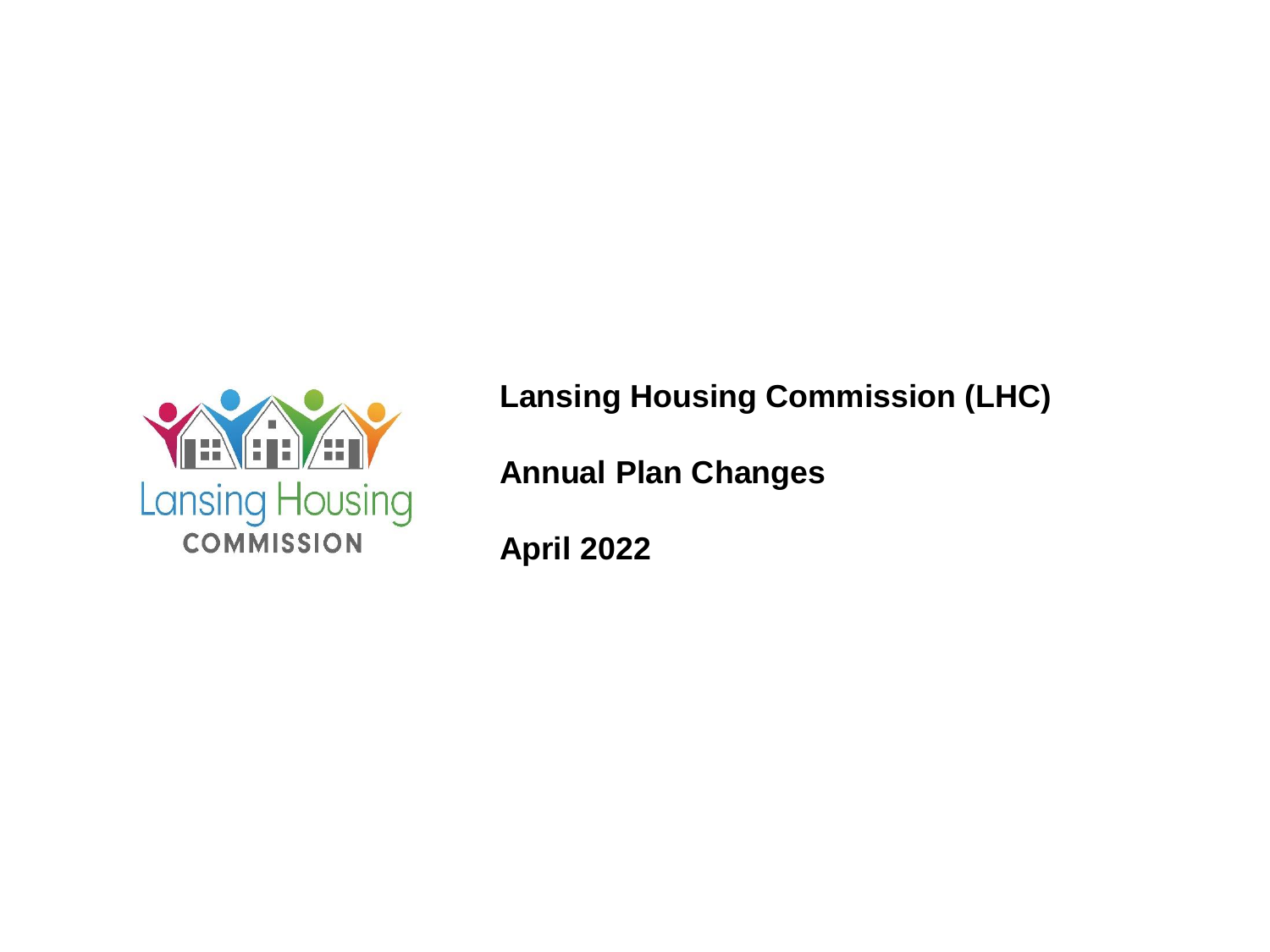#### 1 Proposed changes related to Public Housing plan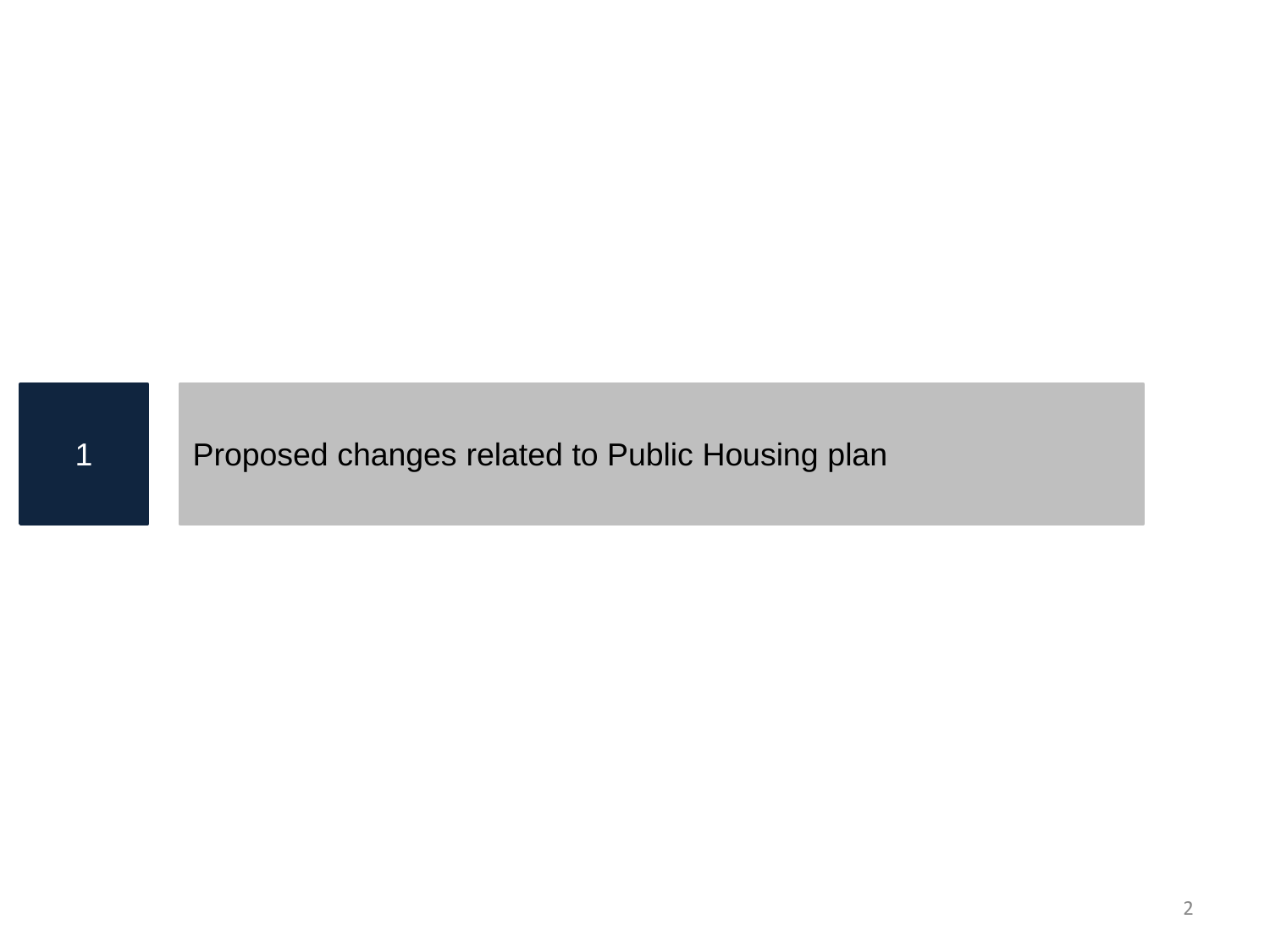| <b>Change</b>                                                | <b>Details</b>                                                                                                                                                                                                                                                                                                         |
|--------------------------------------------------------------|------------------------------------------------------------------------------------------------------------------------------------------------------------------------------------------------------------------------------------------------------------------------------------------------------------------------|
| Chapter 3<br>Family and<br>Household                         | <b>Updated</b><br>Included "automatically" for "LHC will not automatically assign a larger bedroom size due to additions of<br>$\bullet$<br>family members other than by marriage, birth, adoption or court awarded custody."                                                                                          |
| Chapter 3<br>Dependent                                       | <b>Updated</b><br>Changed 50 percent to "51 percent" for "Dependents that are subject to a joint custody arrangement<br>$\bullet$<br>will be considered a member of the family, if they live with the applicant or resident family 51 percent or<br>more of the time."                                                 |
| Chapter 3<br><b>Guests</b>                                   | <b>Updated</b><br>Changed guest notification durations to "A resident family must notify LHC when overnight guests will<br>$\bullet$<br>be staying in the unit for more than 14 consecutive days. A guest can remain in the unit no longer than<br>a total of 30 cumulative calendar days during any 12-month period." |
| Chapter <sub>3</sub><br><b>EIV System</b><br><b>Searches</b> | <b>Added</b><br>Included new section to address details for EIV existing tenant searches. The section includes policies<br>$\bullet$<br>and information about searches, debts owed and terminations, and income and IVT reports.                                                                                       |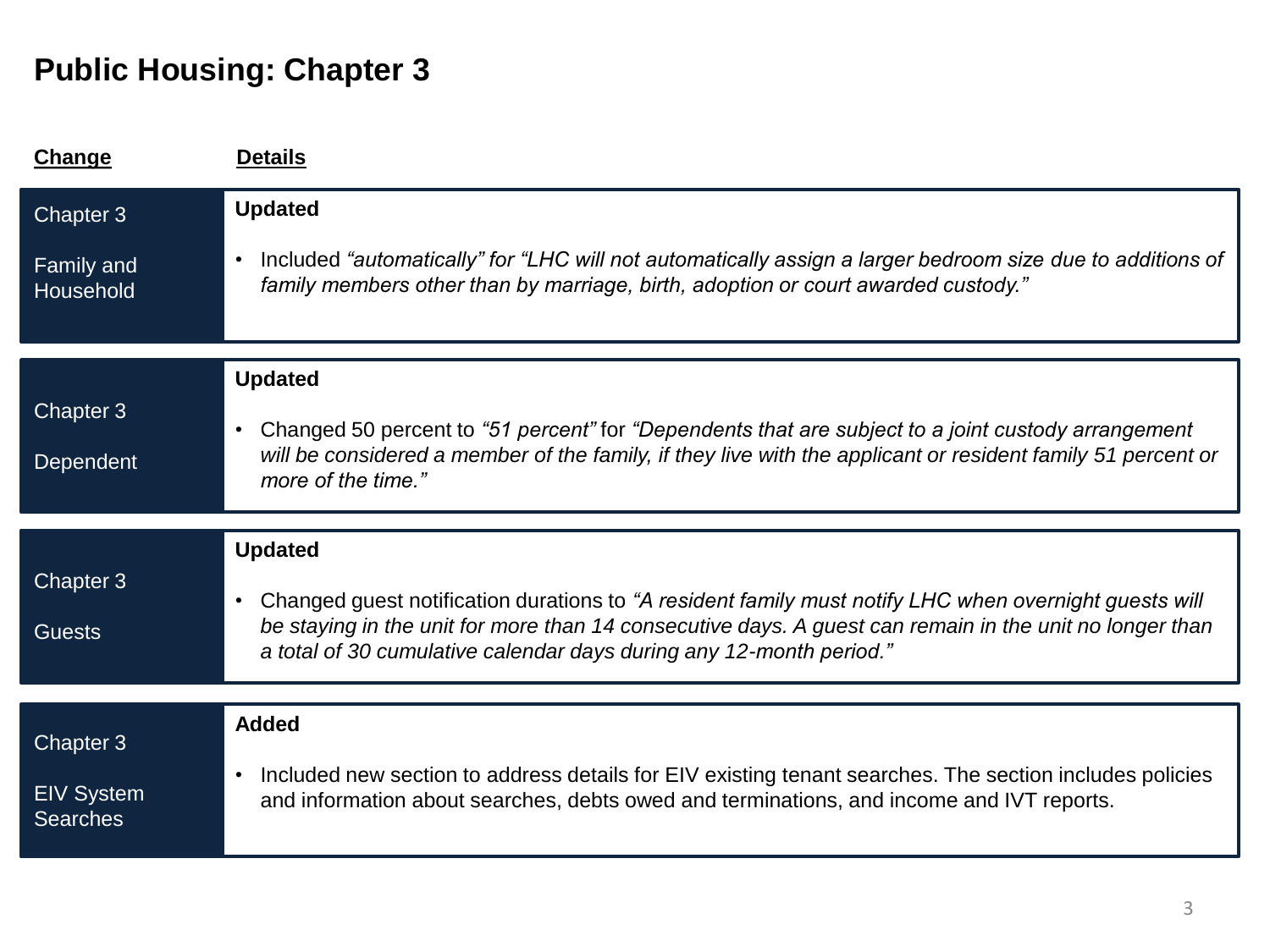| <b>Change</b>                   | <b>Details</b>                                 |
|---------------------------------|------------------------------------------------|
| Chapter 6                       | <b>Updated</b>                                 |
| Permissive<br><b>Deductions</b> | • Changed a reference from Detroit to Lansing. |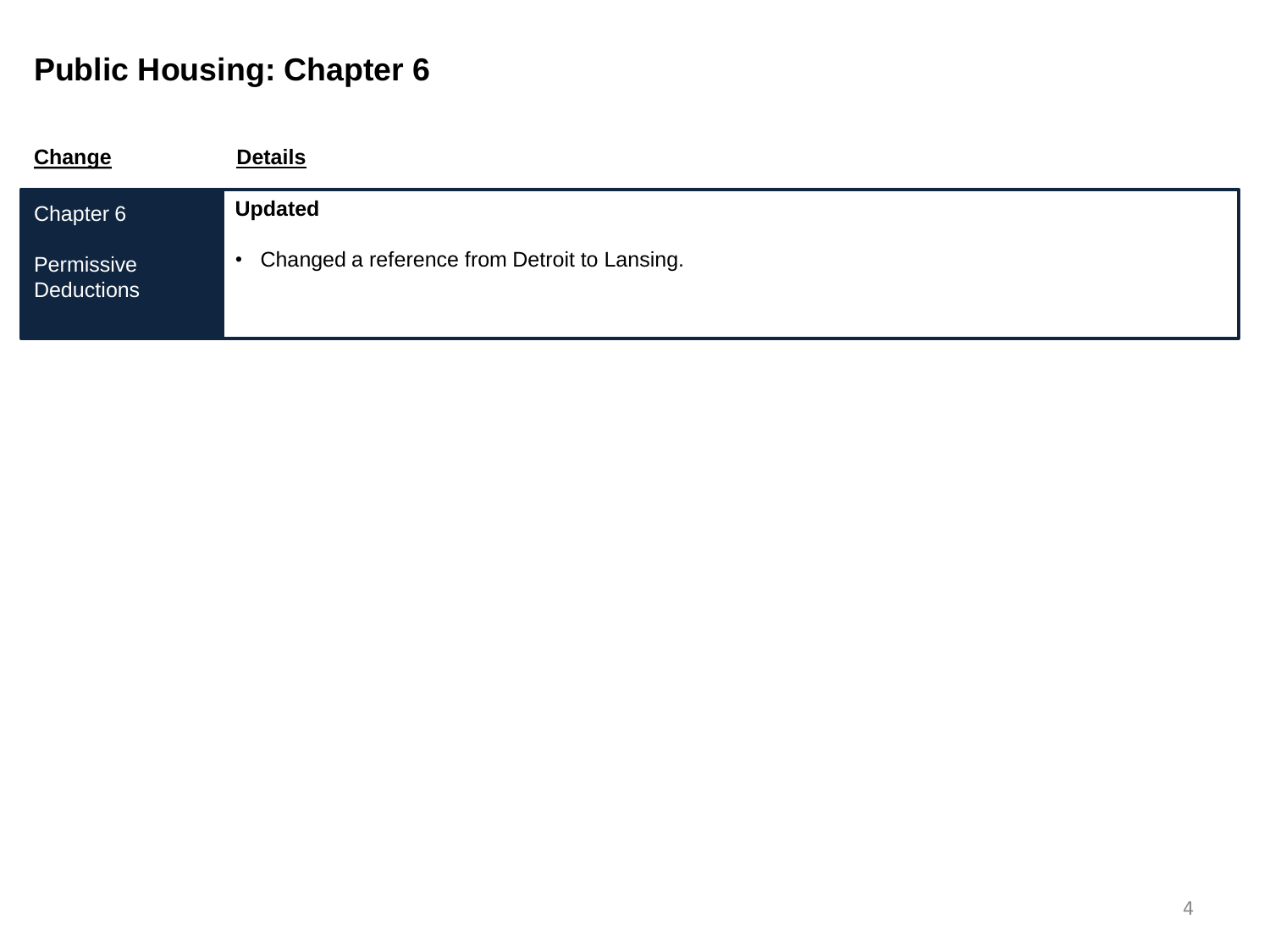| Change                                      | <b>Details</b>                                                                                                                                                                                                                                                                                                                                                                |
|---------------------------------------------|-------------------------------------------------------------------------------------------------------------------------------------------------------------------------------------------------------------------------------------------------------------------------------------------------------------------------------------------------------------------------------|
|                                             | <b>Updated</b>                                                                                                                                                                                                                                                                                                                                                                |
| Chapter 8<br><b>Payments Under</b><br>Lease | Increased notification times and timing for vacating to "If the family fails to pay their rent by the 1st day<br>of the month, and the LHC has not agreed to accept payment at a later date, a 30-day Notice to Vacate<br>will be issued to the resident on the 5th day of the month for failure to pay rent, demanding payment in<br>full or the surrender of the premises." |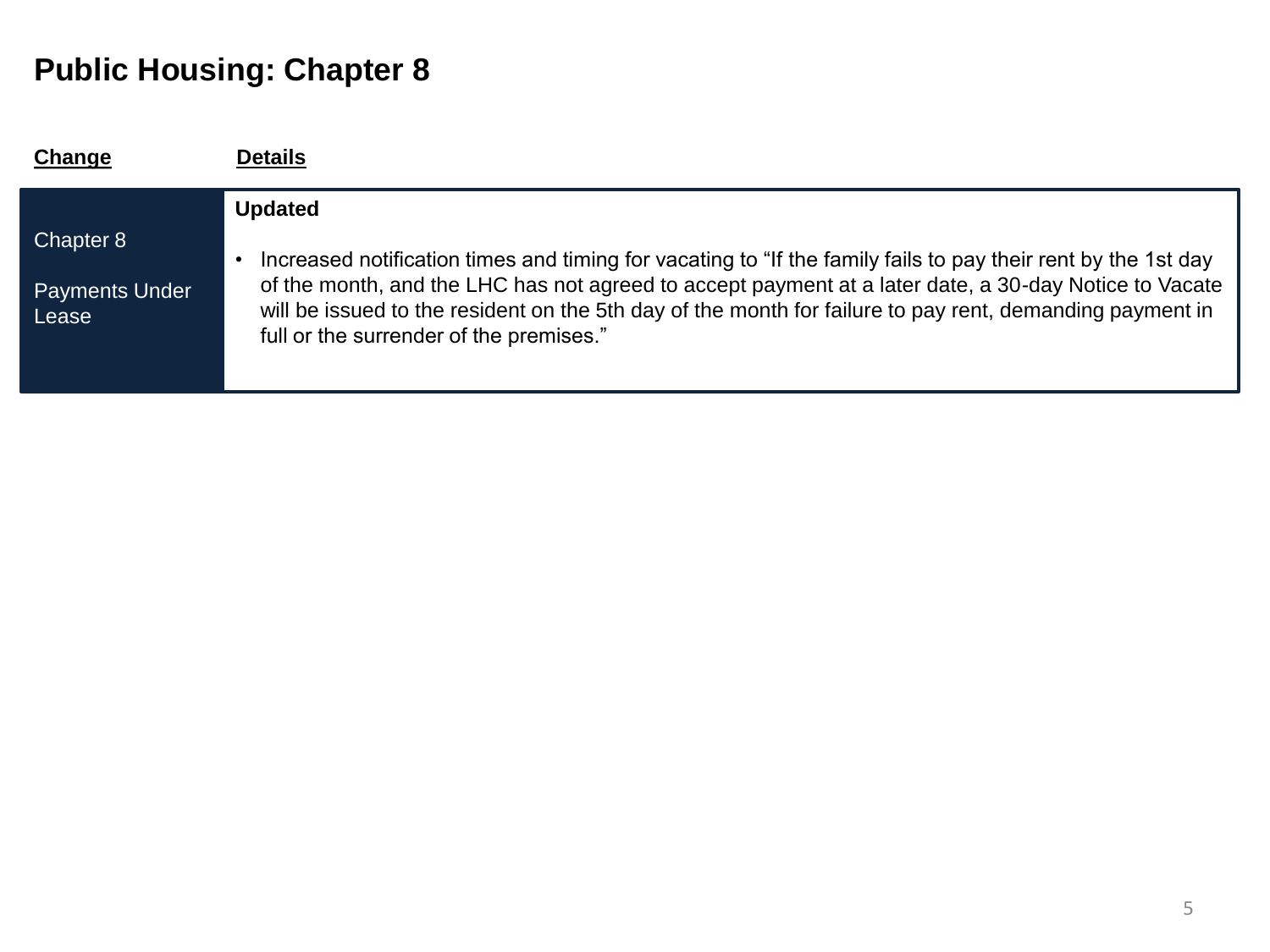| Change                                                                | Details                                                                                                                                                                                                                                                                                                                                                                                                                                                                                                                                                                                                                                                                                                                                                                                                                                                                                                                                                                                                                                                                                                            |
|-----------------------------------------------------------------------|--------------------------------------------------------------------------------------------------------------------------------------------------------------------------------------------------------------------------------------------------------------------------------------------------------------------------------------------------------------------------------------------------------------------------------------------------------------------------------------------------------------------------------------------------------------------------------------------------------------------------------------------------------------------------------------------------------------------------------------------------------------------------------------------------------------------------------------------------------------------------------------------------------------------------------------------------------------------------------------------------------------------------------------------------------------------------------------------------------------------|
| Chapter 9<br><b>Changes Affecting</b><br>Income or<br><b>Expenses</b> | <b>Updated</b><br>The amount of income change triggering a rent change has been increased from \$1,000 to \$2,400 for<br>$\bullet$<br>"Interim changes in rent will be calculated only if income goes up or down \$2,400.00 annually or in<br>any amount if the change income will last for a full 30 days Changes must be documented on the<br>PH certification form forms. In order to qualify for a rent reduction for the following month, clients<br>must report income decreases by the 15th day of the month proceeding the effective month of the<br>reduction to allow LHC to verify the income.<br>Should a participant report an income change that does not meet the reporting guidelines set forth<br>in the LHC Administrative plan (i.e. less than \$2,400.00 annually, or in any amount if the change<br>income will last for a full 30 days) the change will not be processed and a letter will be sent to the<br>participant indicating no change was made.<br>A family who fails to abide by LHC's interim reporting requirements may be terminated from the<br><b>Public Housing Program."</b> |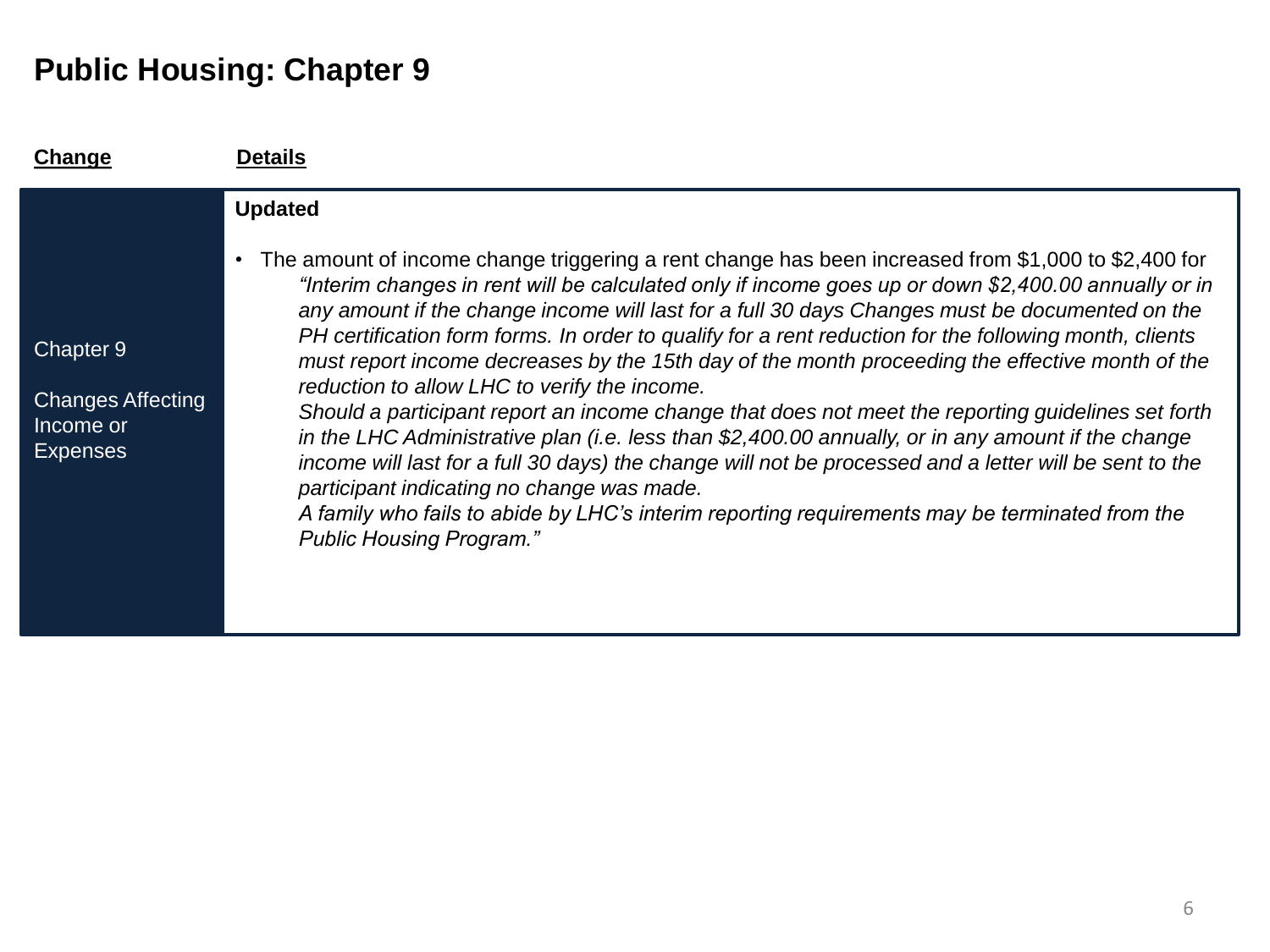| <b>Change</b>            | <b>Details</b>                                 |
|--------------------------|------------------------------------------------|
|                          | <b>Updated</b>                                 |
| Chapter 10               | • Changed a reference from Detroit to Lansing. |
| <b>Standard for Pets</b> |                                                |
|                          |                                                |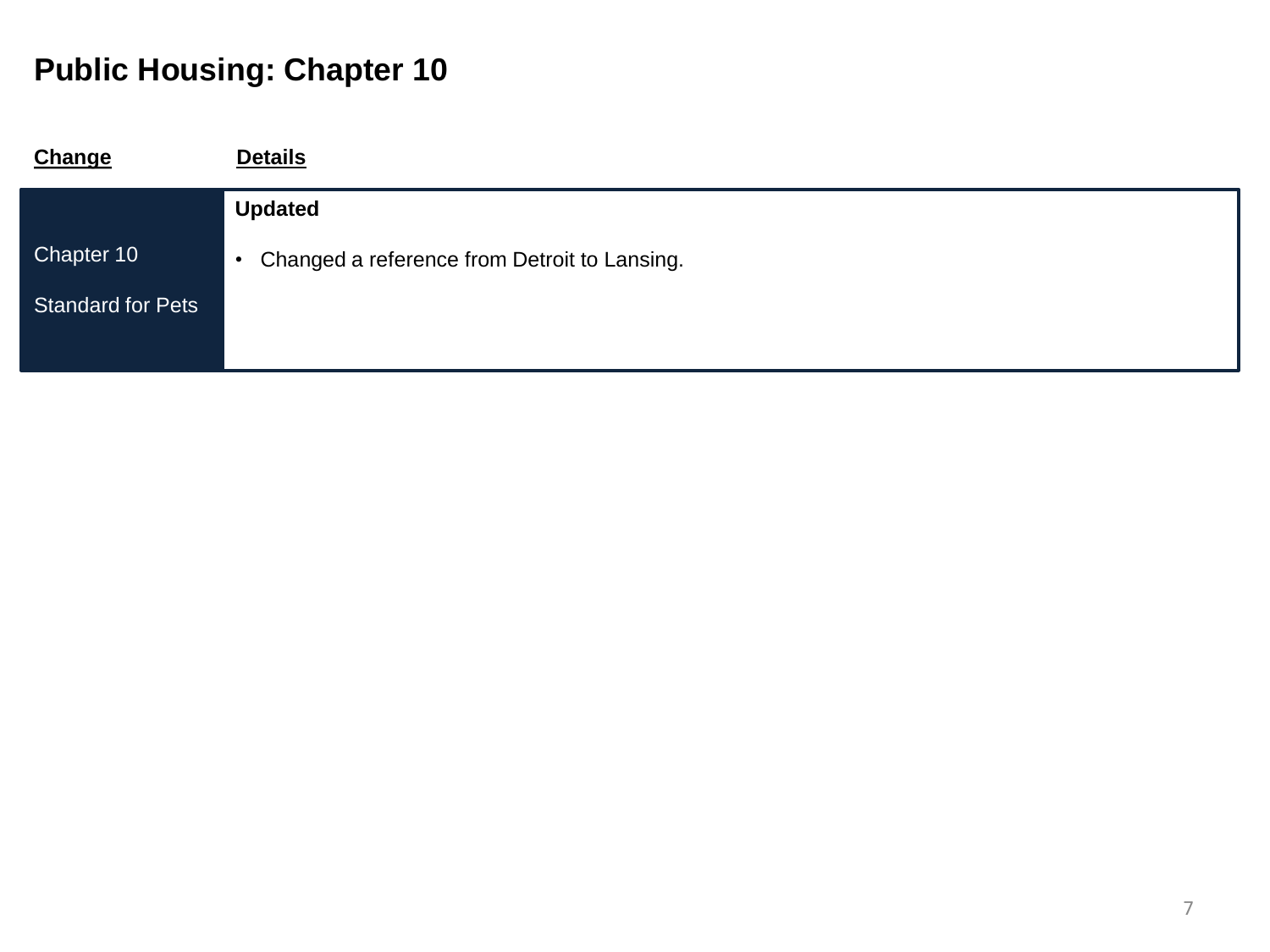# **Public Housing: Dwelling Lease**

| <b>Change</b>         | <b>Details</b>                                                                                                 |
|-----------------------|----------------------------------------------------------------------------------------------------------------|
|                       | <b>Updated</b>                                                                                                 |
| <b>Dwelling Lease</b> | • Changed written notice of the proposed lease termination for failure to pay rent from 14 days to 30<br>days. |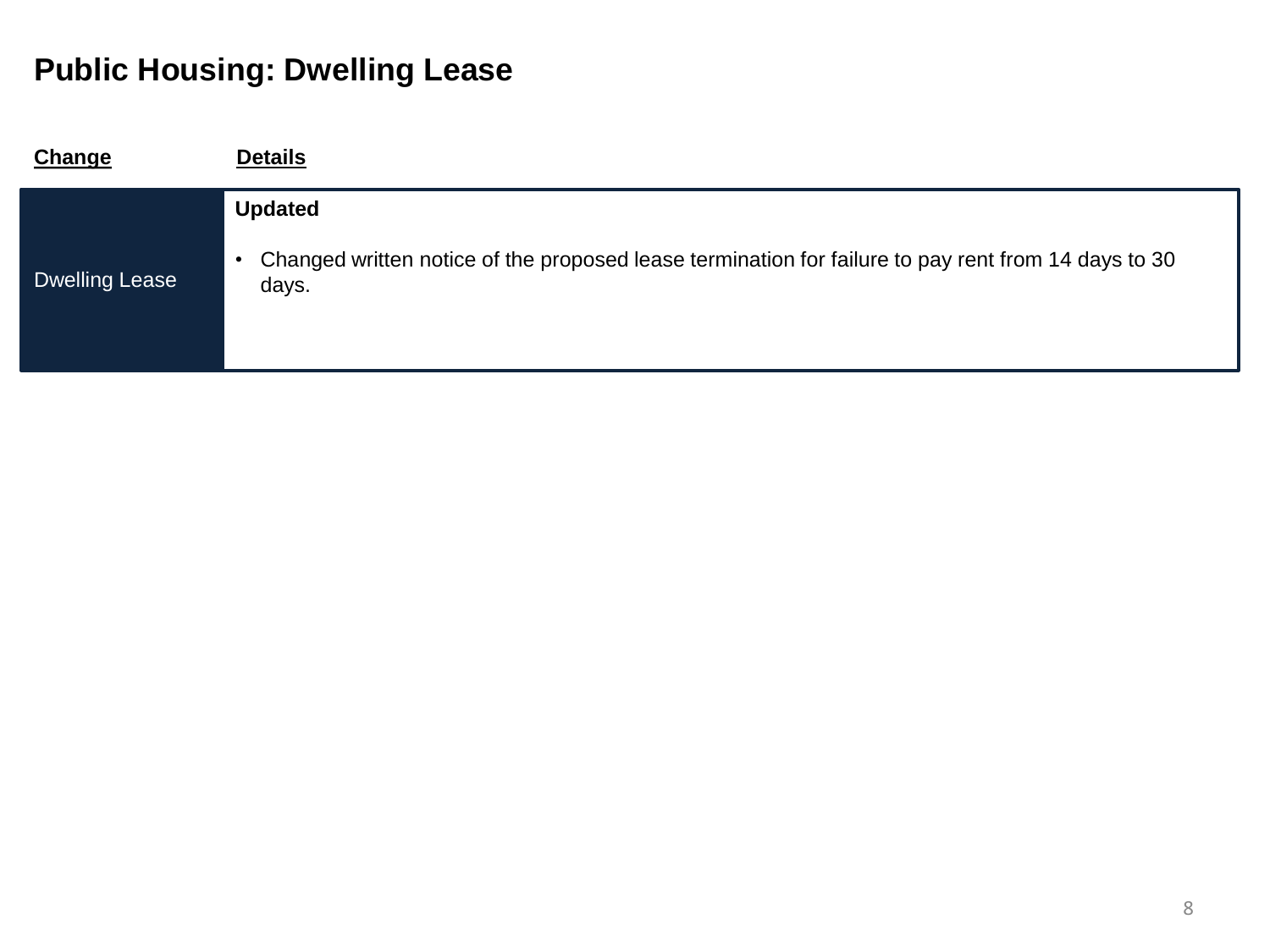Proposed changes related to Housing Choice Voucher plan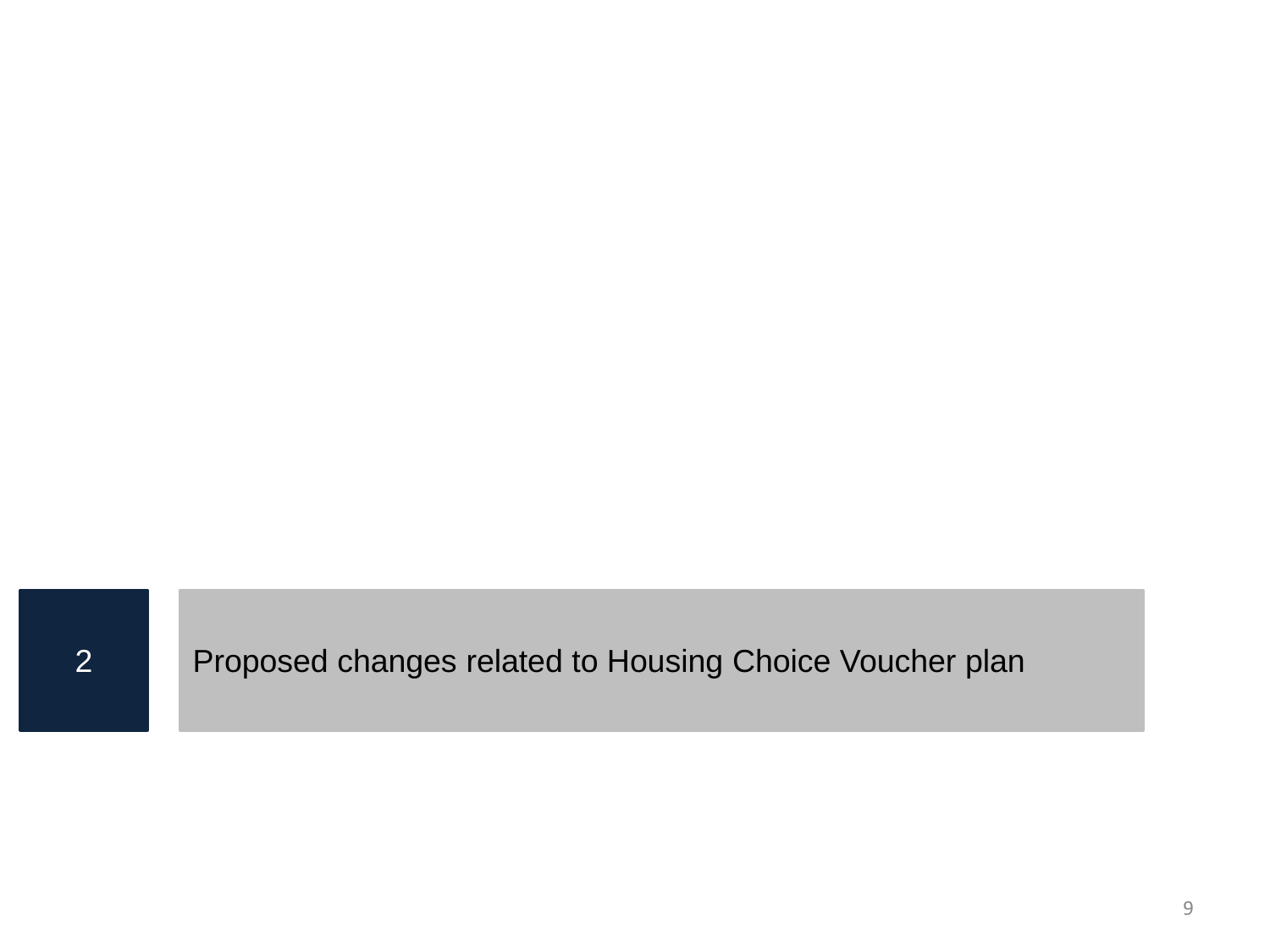| Change                                                                                                           | <b>Details</b>                                                                                                                                                                                                                                                                          |
|------------------------------------------------------------------------------------------------------------------|-----------------------------------------------------------------------------------------------------------------------------------------------------------------------------------------------------------------------------------------------------------------------------------------|
| Chapter 4<br><b>Reporting</b><br>Changes in<br>Family<br><b>Circumstances</b><br>While on<br><b>Waiting List</b> | <b>Added</b><br>"No later than 10 business days from the date of change" to inform LHC of change.<br>$\bullet$<br>"Completed by the family through the applicant portal www.waitlistcheck.com" as method to report<br>change.                                                           |
| Chapter 4<br>Purging the<br><b>Waiting List</b>                                                                  | <b>Updated</b><br>The purging process was updated to the following: "LHC reserves the right to purge the waiting list by<br>$\bullet$<br>removing (deleting) all applications that were not selected during the 12-month period that began on the<br>date the waiting list was closed." |
| Chapter 4<br><b>Targeted</b><br>Funding                                                                          | <b>Added</b><br>"Emergency Housing Vouchers" to the LHC's list of target funds administered.<br>$\bullet$                                                                                                                                                                               |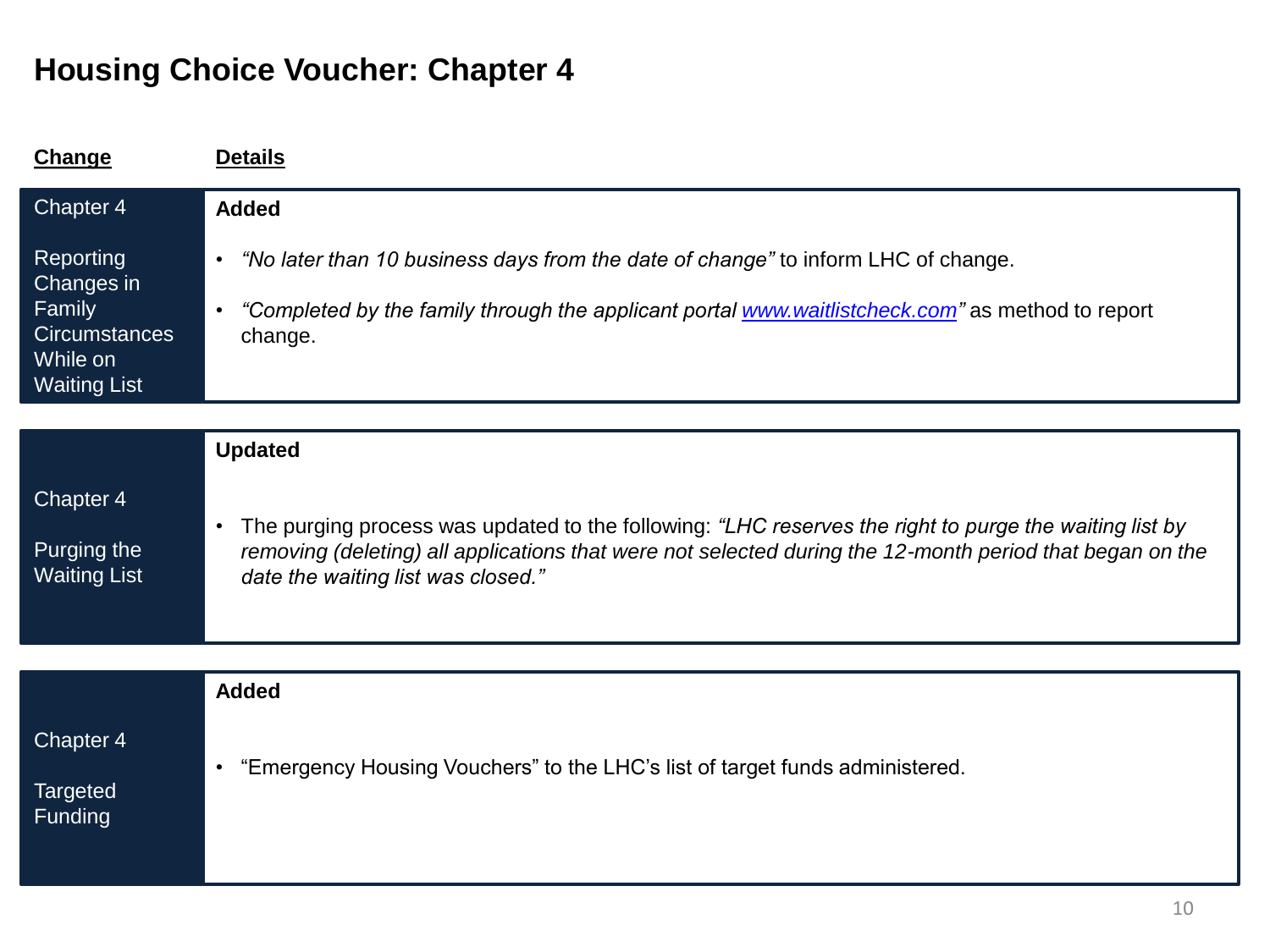| <b>Change</b>           | <b>Details</b>                                                                                                                                                                                                                                                                                                                                                                                                                                                                                                                                                                                                                                                                                                                                                                                                                                                                                                                                                                                                                                                                                                             |
|-------------------------|----------------------------------------------------------------------------------------------------------------------------------------------------------------------------------------------------------------------------------------------------------------------------------------------------------------------------------------------------------------------------------------------------------------------------------------------------------------------------------------------------------------------------------------------------------------------------------------------------------------------------------------------------------------------------------------------------------------------------------------------------------------------------------------------------------------------------------------------------------------------------------------------------------------------------------------------------------------------------------------------------------------------------------------------------------------------------------------------------------------------------|
|                         | <b>Added</b>                                                                                                                                                                                                                                                                                                                                                                                                                                                                                                                                                                                                                                                                                                                                                                                                                                                                                                                                                                                                                                                                                                               |
|                         | "Working or notified that they are hired to work in a residency area" for qualification of the residency<br>$\bullet$<br>preference.                                                                                                                                                                                                                                                                                                                                                                                                                                                                                                                                                                                                                                                                                                                                                                                                                                                                                                                                                                                       |
|                         | The following language was added to the section:<br>$\bullet$                                                                                                                                                                                                                                                                                                                                                                                                                                                                                                                                                                                                                                                                                                                                                                                                                                                                                                                                                                                                                                                              |
| Chapter 4               | Local preferences must be verified at the time the applicant is selected from the waiting list. Failure to<br>$\bullet$<br>provide documentation to verify a local preference existed at the time of application will result in denial of<br>assistance. The applicant may reapply to the waiting list when the waiting list is open again.                                                                                                                                                                                                                                                                                                                                                                                                                                                                                                                                                                                                                                                                                                                                                                                |
| Residency<br>Preference | Following is a list of documents that can be provided to verify a local preference:<br>$\bullet$<br>Proof that that the head of household, spouse, or co-head currently lives in the local jurisdiction<br>$\circ$<br>residency was claimed:<br>A copy of a valid driver's license which includes a current address<br>$\circ$<br>A copy of a valid state ID card which includes a current address<br>$\circ$<br>A copy of a valid Medicaid card which includes a current address<br>$\circ$<br>A valid Social Security printout letter which includes a current address<br>$\circ$<br>A copy of a valid voter's registration card which includes a current address<br>$\circ$<br>o A letter from the Homeless Shelter, HARA, or Lead Agency indicating residency Proof that the head of<br>household, spouse, or co-head currently works in the local jurisdiction local residency was claimed:<br>A letter from the employer stating the applicant is employed in the local jurisdiction.<br>$\circ$<br>$\circ$ A copy of a valid paycheck stub with the employer's address showing business is located in jurisdiction. |
| Chapter 4               | <b>Added</b>                                                                                                                                                                                                                                                                                                                                                                                                                                                                                                                                                                                                                                                                                                                                                                                                                                                                                                                                                                                                                                                                                                               |
| <b>Order Selection</b>  | • "Based on local preferences" as methodology option of selection.                                                                                                                                                                                                                                                                                                                                                                                                                                                                                                                                                                                                                                                                                                                                                                                                                                                                                                                                                                                                                                                         |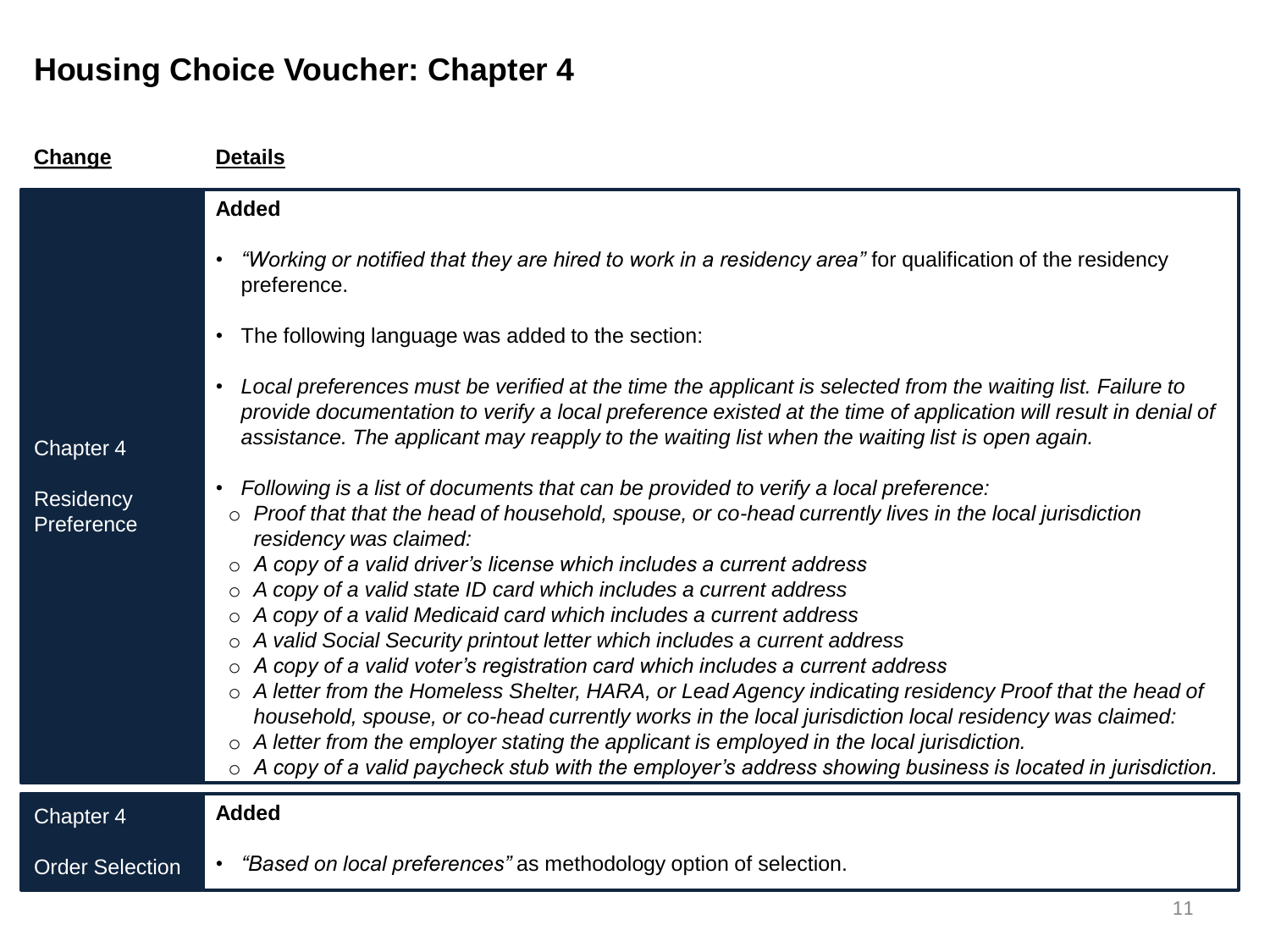| Change                                                                                                    | <b>Details</b>                                                                                                                                                                                                                                                                                                                                                                                                                                                                                         |
|-----------------------------------------------------------------------------------------------------------|--------------------------------------------------------------------------------------------------------------------------------------------------------------------------------------------------------------------------------------------------------------------------------------------------------------------------------------------------------------------------------------------------------------------------------------------------------------------------------------------------------|
| Chapter 5<br><b>Briefing</b>                                                                              | <b>Added</b><br>Individual face to face meetings and remote meetings as options for briefing sessions.<br>$\bullet$<br>Details, requirements, expectations, and operating procedures for the different types of meetings.<br>$\bullet$                                                                                                                                                                                                                                                                 |
| Chapter 5<br><b>Additional Items</b><br>to be Included<br>in Briefing<br>Packet                           | <b>Added</b><br>Following items have been added to be included in the briefing packet:<br>$\bullet$<br>Protect Your Family from Lead in Your Home<br>$\circ$<br>Is Fraud Worth It<br>$\circ$<br>○ Certification of Domestic Violence, Dating Violence, Sexual Assault or Stalking (HUD-5382) and the<br>Notice to Applicants and Tenants Regarding the Violence Against Women Act (MSHDA 1631)<br>o Family Self Sufficiency/HCV Advantage Program<br><b>Updated</b><br>• Website for vacancy listings. |
| Chapter 5<br>Timeframes for<br><b>Reporting</b><br>Changes<br>Required by<br>Family<br><b>Obligations</b> | <b>Updated</b><br>• 30 business days to 30 days.                                                                                                                                                                                                                                                                                                                                                                                                                                                       |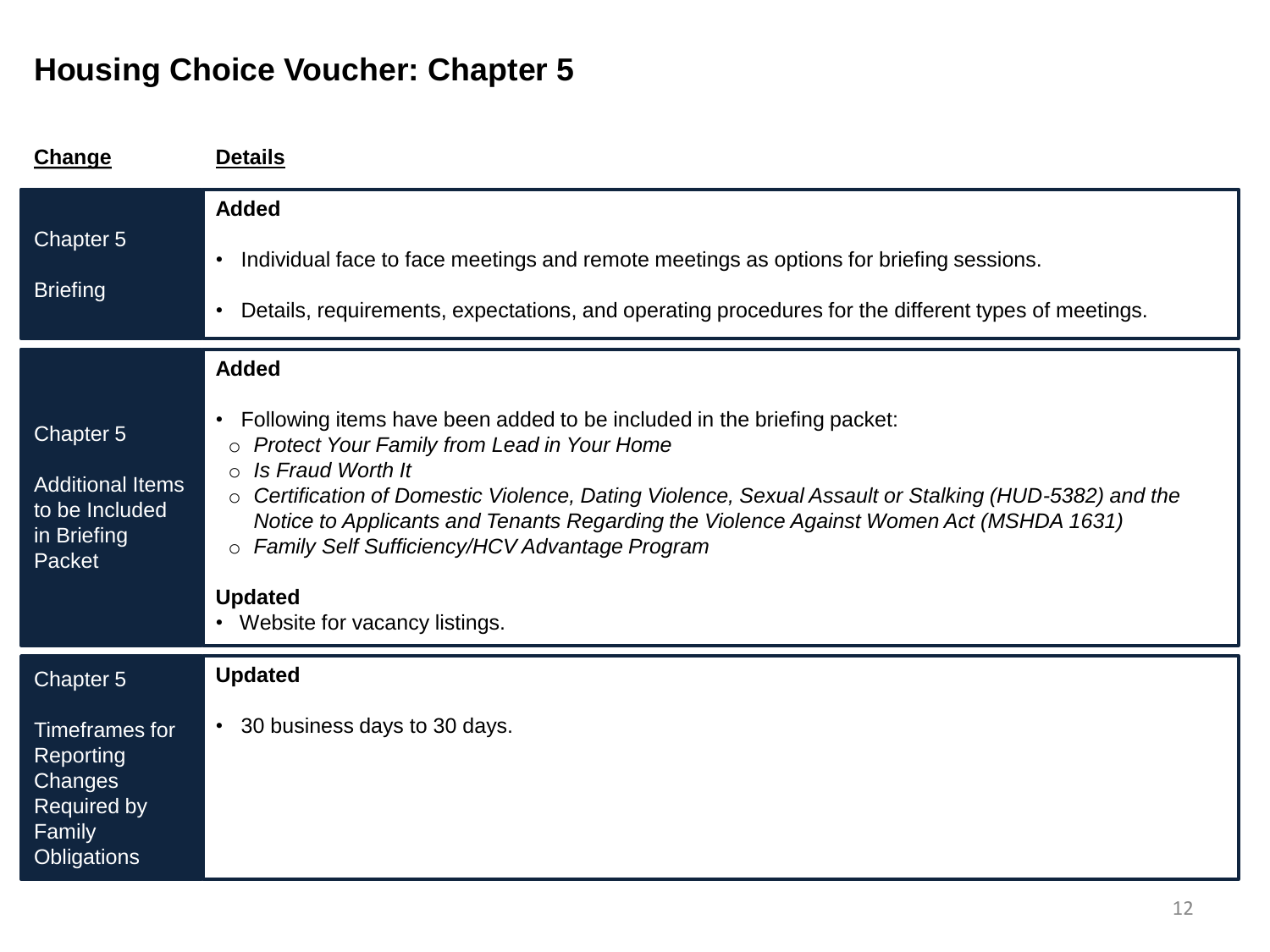| Change                                    | <b>Details</b>                                                                                                                                                                                                                                                                                                                                                                                                                |
|-------------------------------------------|-------------------------------------------------------------------------------------------------------------------------------------------------------------------------------------------------------------------------------------------------------------------------------------------------------------------------------------------------------------------------------------------------------------------------------|
|                                           | <b>Added</b>                                                                                                                                                                                                                                                                                                                                                                                                                  |
|                                           | Individual face to face meetings and remote meetings as options for briefing sessions.                                                                                                                                                                                                                                                                                                                                        |
|                                           | Details, requirements, expectations, and operating procedures for the different types of meetings.                                                                                                                                                                                                                                                                                                                            |
| Chapter 5<br>Family<br><b>Obligations</b> | The family must supply all information to LHC as it relates to family income and composition for each<br>scheduled reexamination and interim reexamination. This includes reporting all cash<br>contributions/financial assistance received on an ongoing basis from person(s) not living in the household<br>or from any organization to assist with rent payments, utility payments, car payments, phone payments,<br>etc." |
|                                           | <b>Removed</b>                                                                                                                                                                                                                                                                                                                                                                                                                |
|                                           | "The family must supply any information requested by the PHA or HUD for use in a regularly scheduled<br>reexamination or interim reexamination of family income and composition."                                                                                                                                                                                                                                             |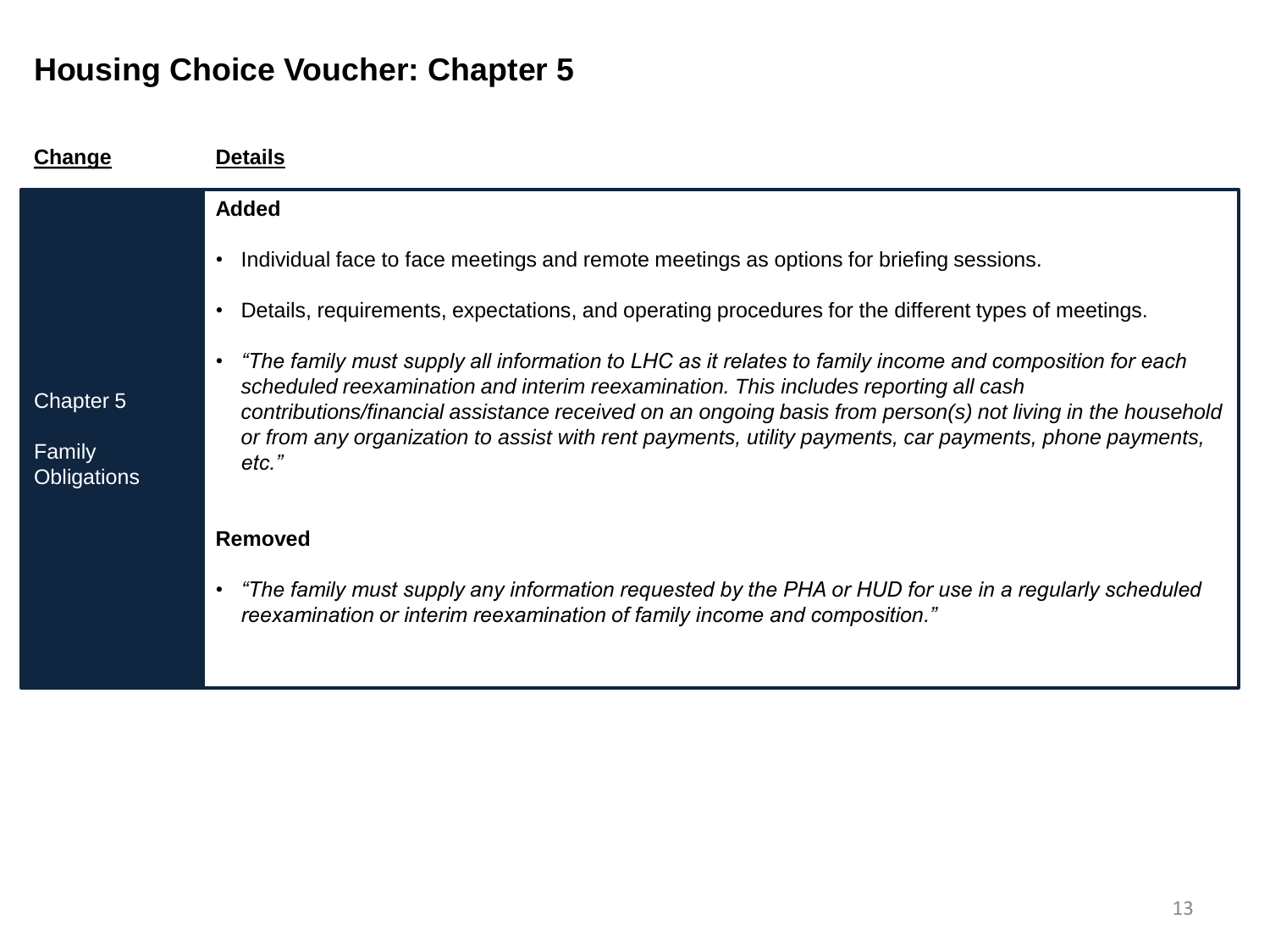| Change                                                    | <b>Details</b>                                                                                                                                                                                                                                                                                                                                                                                                                                                                                                                                                                         |
|-----------------------------------------------------------|----------------------------------------------------------------------------------------------------------------------------------------------------------------------------------------------------------------------------------------------------------------------------------------------------------------------------------------------------------------------------------------------------------------------------------------------------------------------------------------------------------------------------------------------------------------------------------------|
| Chapter 6<br>Calculation of<br>the<br><b>Disallowance</b> | <b>Removed</b><br>"The 12 months are cumulative and need not be consecutive" for initial 12-month exclusion and second<br>$\bullet$<br>12-month exclusion and phase-in.<br><b>Updated</b><br>The eligibility period from four year to two year to align with rest of section.<br>$\bullet$                                                                                                                                                                                                                                                                                             |
| Chapter 6<br>Imputing<br>Income from<br><b>Assets</b>     | <b>Added</b><br>Note: The HUD field office no longer provides an interest rate for imputed asset income. The "safe"<br>$\bullet$<br>harbor" is now for the PHA to establish a passbook rate within 0.75 percent of a national average.<br>The PHA must review its passbook rate annually to ensure that it remains within 0.75 percent of the<br>$\bullet$<br>national average.<br><b>LHC Standard Operating Procedure</b><br>LHC initially sets the imputed asset passbook rate at the national rate established by the Federal Deposit<br>$\bullet$<br>Insurance Corporation (FDIC). |
|                                                           | LHC will review the passbook rate annually. The rate will not be adjusted unless the current PHA rate is<br>$\bullet$<br>no longer within 0.75 percent of the national rate. If it is no longer within 0.75 percent of the national rate,<br>the passbook rate will be set at the current national rate.<br>The effective date of changes to the passbook rate will be determined at the time of review. The<br>$\bullet$<br>passbook interest rate for LHC is 0.09%.                                                                                                                  |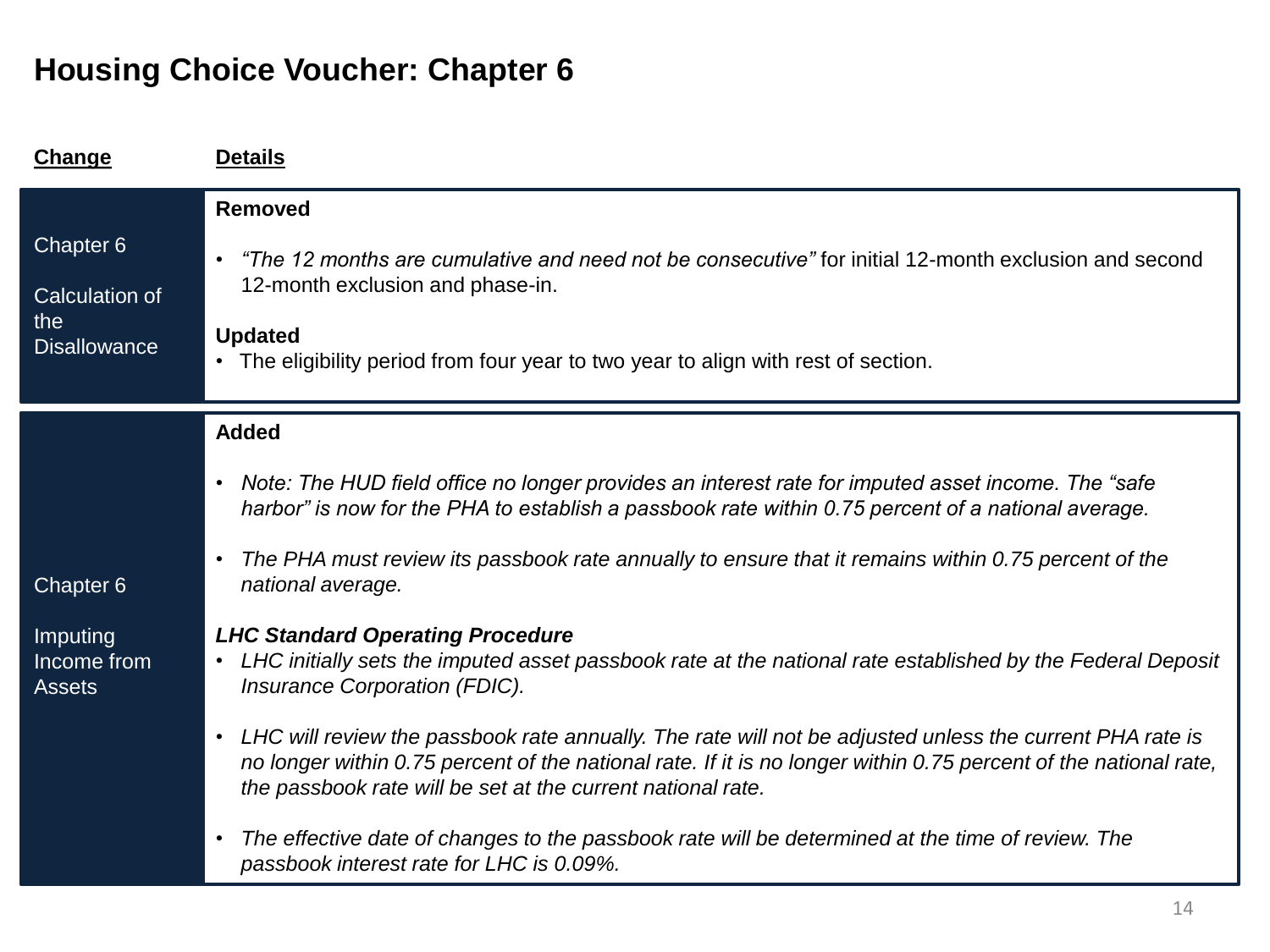| Change                                             | <b>Details</b>                                                                                                                                                                                                                                                                                                                                                                                                                                                                                                                                                                                                                                                                                               |
|----------------------------------------------------|--------------------------------------------------------------------------------------------------------------------------------------------------------------------------------------------------------------------------------------------------------------------------------------------------------------------------------------------------------------------------------------------------------------------------------------------------------------------------------------------------------------------------------------------------------------------------------------------------------------------------------------------------------------------------------------------------------------|
| Chapter 7<br><b>Documentation</b><br>of Age        | <b>Added</b><br>Items accepted to document age:<br>$\bullet$<br>1. Birth Certificate<br>$\bigcirc$<br>○ 2. Driver's license or State Identification Card (current or expired)<br>3. Hospital Record<br>$\circ$<br>$\circ$ 4. Affidavit of Parentage<br>$\circ$ 5. Form DD-214 (Veterans Only)<br>○ 6. United States Passport<br>o 7. Cradle Roll<br>$\circ$ 8. Baptism Record<br>$\circ$ 9. Naturalization Certificate<br>10. Letter from unit of local government (of birth location) identifying why a birth certificate is not<br>$\circ$<br>available<br>11. Third-Party Verification of birth (i.e. letter from Social Security Administration [SSA])<br>$\circ$<br>12. Resident alien card<br>$\Omega$ |
| Chapter 7<br><b>Documentation</b><br>of Disability | <b>Updated</b><br>Website reference now: "http://www.hhs.gov/ocr/privacy"<br>٠                                                                                                                                                                                                                                                                                                                                                                                                                                                                                                                                                                                                                               |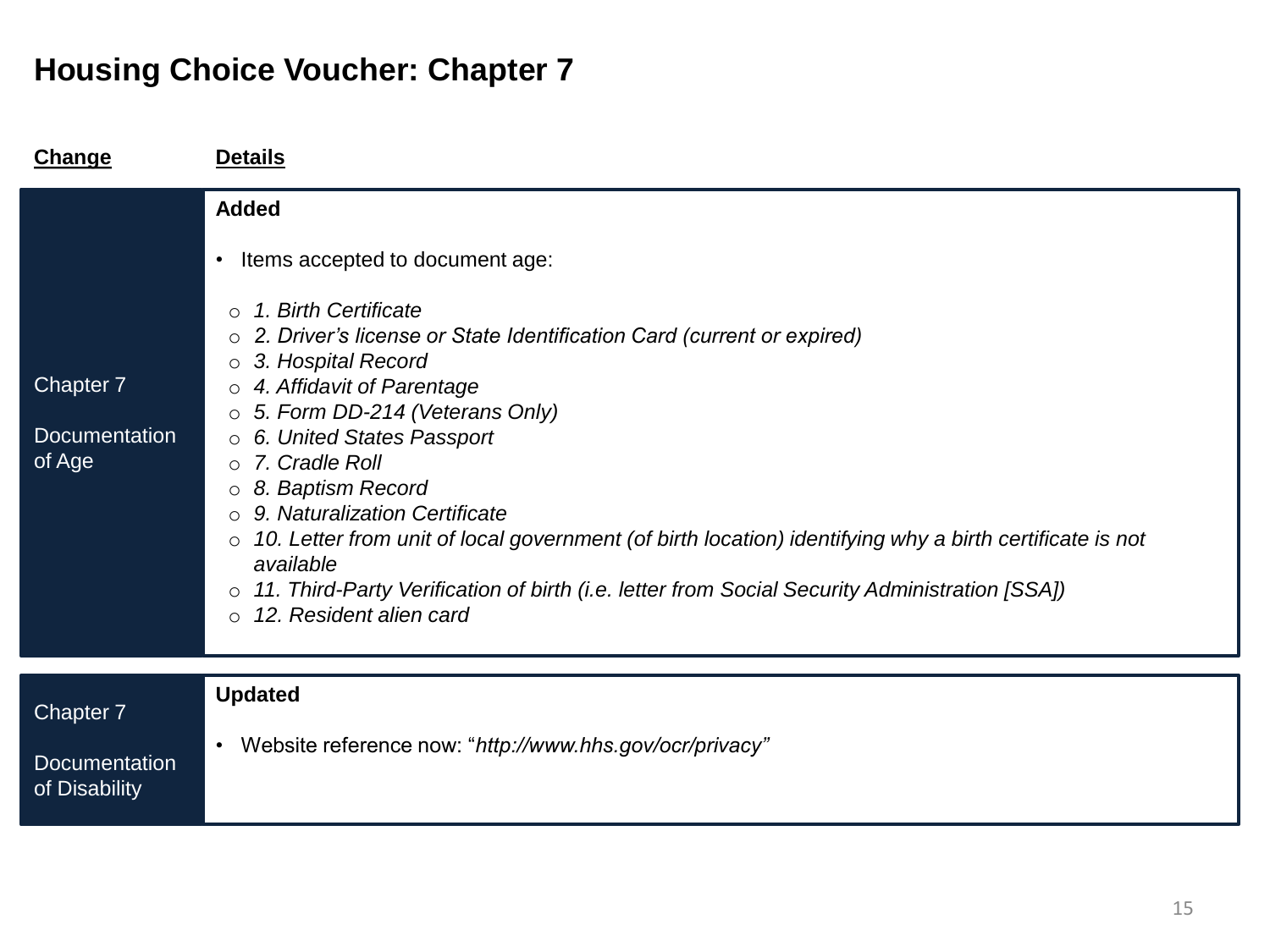| Change                                             | <b>Details</b>                                                                                                                                                                                                                      |
|----------------------------------------------------|-------------------------------------------------------------------------------------------------------------------------------------------------------------------------------------------------------------------------------------|
| Chapter 8<br><b>Thermal</b><br>Environment         | <b>Updated</b><br>Interior heating temperature requirement was changed from 65 to 68 for the time period of October 1<br>$\bullet$<br>through May 1.                                                                                |
|                                                    | <b>Updated</b>                                                                                                                                                                                                                      |
|                                                    | Changed absence of heating system when outside temperature is below 60 to "Absence of a heating"<br>$\bullet$<br>system that can maintain a temperature of 68 degrees, when outside temperature is below 60 degrees<br>Fahrenheit." |
|                                                    | <b>Added</b><br>Conditions that present the imminent possibility of injury.                                                                                                                                                         |
| Chapter 8<br>Life Threatening<br><b>Conditions</b> | Obstacles that prevent safe entrance or exit from the unit.<br>$\bullet$                                                                                                                                                            |
|                                                    | Any components that affect the function of the fire escape are missing or damaged.<br>$\bullet$                                                                                                                                     |
|                                                    | Stored items or other barriers restrict or prevent the use of the fire escape in the event of an emergency.<br>$\bullet$                                                                                                            |
|                                                    | The building's emergency exit is blocked or impeded, thus limiting the ability of occupants to exit in a fire<br>$\bullet$<br>or other emergency.                                                                                   |
|                                                    | Open sewage in the unit.<br>$\bullet$                                                                                                                                                                                               |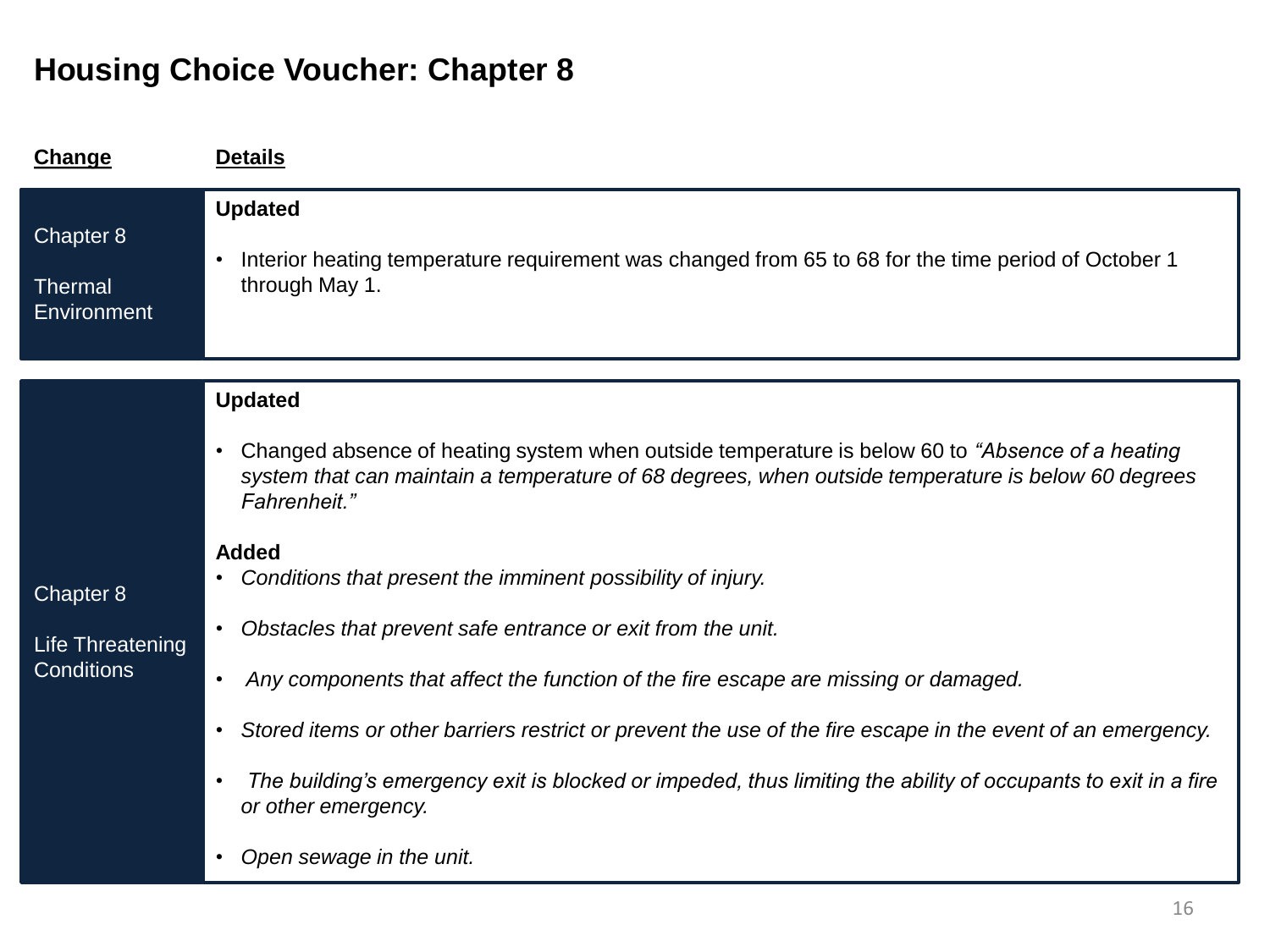| <b>Change</b>                                      | <b>Details</b>                                                                                                                                                                                                                             |
|----------------------------------------------------|--------------------------------------------------------------------------------------------------------------------------------------------------------------------------------------------------------------------------------------------|
|                                                    | <b>Added</b>                                                                                                                                                                                                                               |
| Chapter 8<br>Life Threatening<br><b>Conditions</b> | Severely broken windowpanes that are within the reach of family members • Gas/ oil-fired water heater or<br>$\bullet$<br>heating, ventilation, or cooling system with missing, damaged, improper, or misaligned chimney venting.           |
|                                                    | The chimney or venting system on a fuel-fired water heater is misaligned, negatively pitched, or<br>damaged, which may cause improper or dangerous venting or gases.                                                                       |
|                                                    | A gas dryer vent is missing, damaged, or is visually determined to be inoperable, or the dryer exhaust is<br>$\bullet$<br>not vented to the outside A fuel-fired space heater is not properly vented or lacks available combustion<br>air. |
|                                                    | A non-vented space heater is present Safety devices on a fuel-fired space heater are missing or<br>damaged.                                                                                                                                |
|                                                    | The chimney or venting system on a fuel-fired heating, ventilation, or cooling system is misaligned,<br>$\bullet$<br>negatively pitched, or damaged, which may cause improper or dangerous venting of gas.                                 |
|                                                    | Deteriorating paint as defined at 24 CFR 35.110 in a unit built before 1978 that is to be occupied by a<br>$\bullet$<br>family with a child under six years of age if it would prevent the family from moving into the unit.               |
|                                                    |                                                                                                                                                                                                                                            |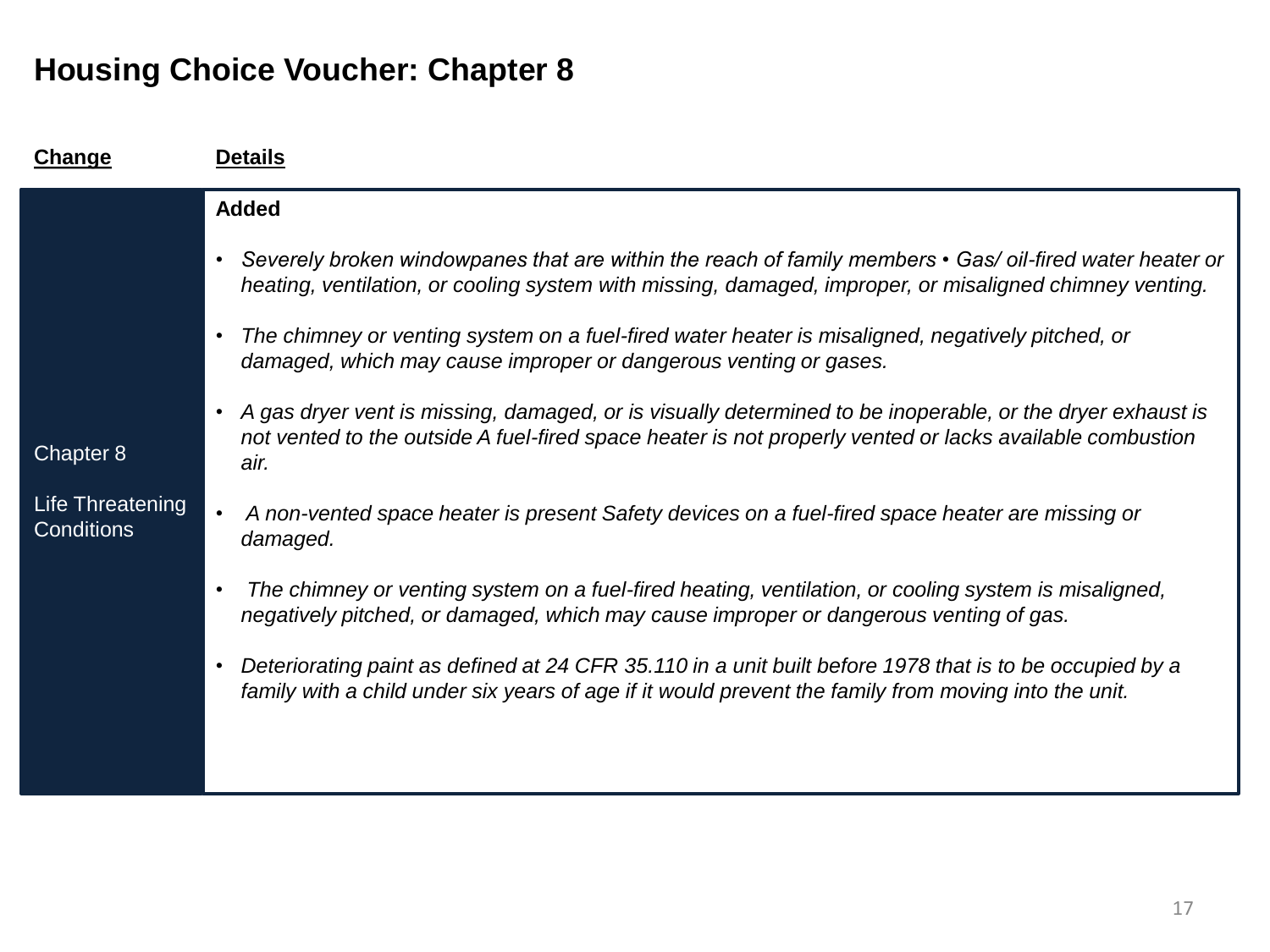| Change                                         | <b>Details</b>                                                                                                                                                                                                                                                                                                                                                                                                                                                                                                                                                                                                         |
|------------------------------------------------|------------------------------------------------------------------------------------------------------------------------------------------------------------------------------------------------------------------------------------------------------------------------------------------------------------------------------------------------------------------------------------------------------------------------------------------------------------------------------------------------------------------------------------------------------------------------------------------------------------------------|
| Chapter 8                                      | <b>Updated</b><br>Corrections to existing language:<br>$\bullet$<br>LHC will consider the family to have breached HQS when:<br>tenant-paid utilities were never placed in service<br>$\circ$<br>tenant-paid utilities are no longer in service<br>$\circ$<br>the family obtains tenant-paid utilities in an illegal manor<br>$\circ$<br>the family fails to maintain any appliances that the owner is not required to provide under the lease<br>$\circ$<br>any member of the household or guest damages the dwelling unit beyond normal wear and tear and for<br>$\circ$<br>which the security deposit does not cover |
| Owner and<br>Family<br><b>Responsibilities</b> |                                                                                                                                                                                                                                                                                                                                                                                                                                                                                                                                                                                                                        |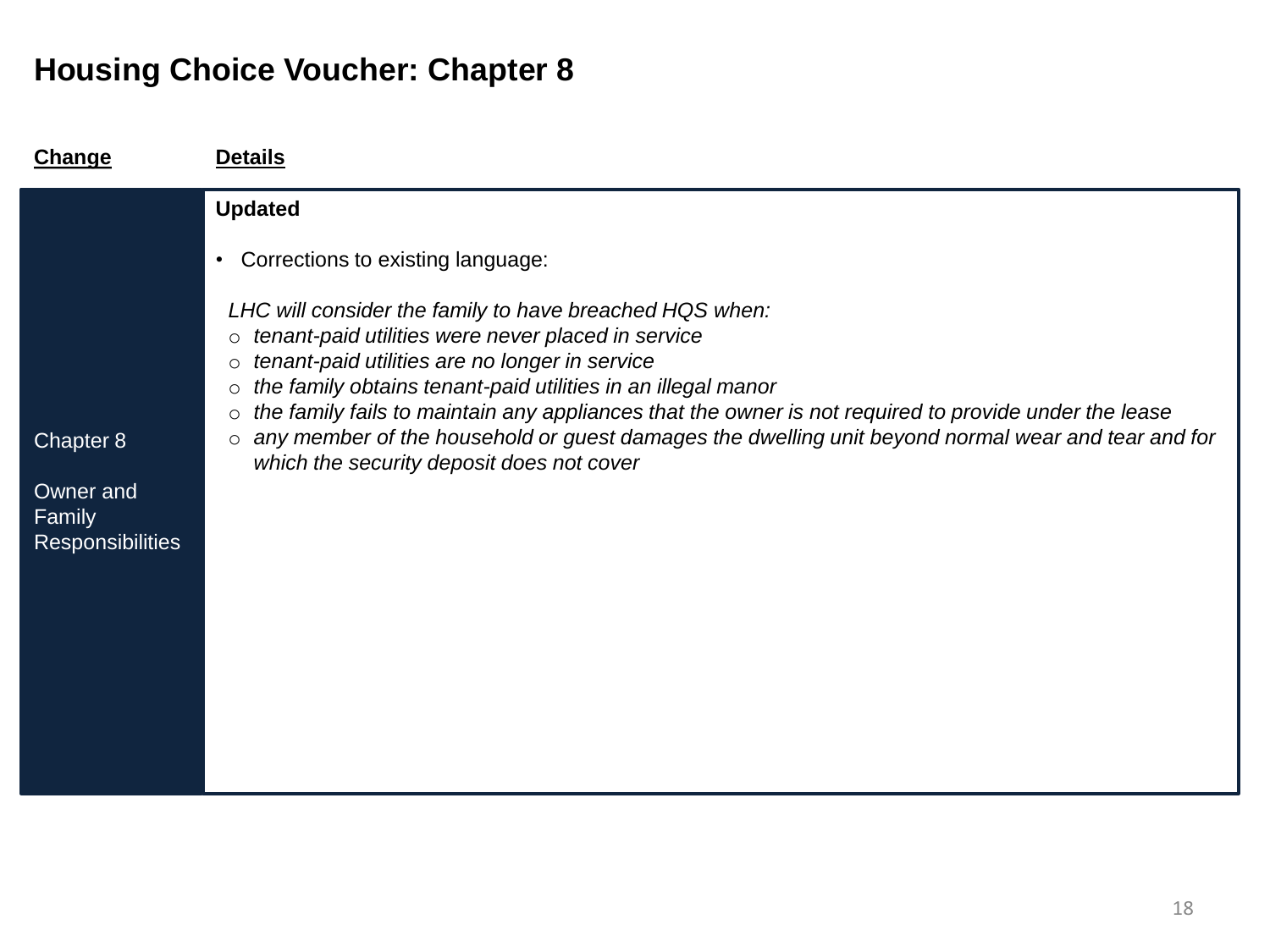| Change                                                                    | <b>Details</b>                                                                                                                                                                                                                                                                                                                                                                                                                                                                                                                                                                                                                                                                                                                                                                                                                                                                                                                          |
|---------------------------------------------------------------------------|-----------------------------------------------------------------------------------------------------------------------------------------------------------------------------------------------------------------------------------------------------------------------------------------------------------------------------------------------------------------------------------------------------------------------------------------------------------------------------------------------------------------------------------------------------------------------------------------------------------------------------------------------------------------------------------------------------------------------------------------------------------------------------------------------------------------------------------------------------------------------------------------------------------------------------------------|
|                                                                           | <b>Added</b><br>If LHC determines that a unit is overcrowded because of an increase in family size or a change in family<br>$\bullet$<br>composition, LHC must issue the family a new voucher, and the family and LHC must try to find an                                                                                                                                                                                                                                                                                                                                                                                                                                                                                                                                                                                                                                                                                               |
| Chapter 8<br><b>Violations of</b><br><b>HQS Space</b><br><b>Standards</b> | acceptable unit as soon as possible. If an acceptable unit is available for rental by the family, LHC must<br>terminate the HAP contract in accordance with its terms.<br><b>LHC Standard Operating Procedure</b><br>$\bullet$<br>If a family member has been approved for an extra bedroom as a Reasonable Accommodation for<br>medical equipment, separate sleeping room for the person with a disability, or a live-in aide, LHC will<br>verify at each inspection whether or not the extra bedroom is being utilized as approved in the<br>reasonable accommodation.<br>Examples of improper use of the extra bedroom include but are not limited to:<br>size of equipment does not warrant an extra bedroom<br>$\circ$<br>no medical equipment present in the extra bedroom<br>$\circ$<br>bedroom not utilized as a bedroom for live in aide<br>$\circ$<br>bedroom not utilized as a bedroom for the person with a disability<br>0 |
|                                                                           | LHC will also verify annual the need for the reasonable accommodation as part of the annual certification<br>$\bullet$<br>process.                                                                                                                                                                                                                                                                                                                                                                                                                                                                                                                                                                                                                                                                                                                                                                                                      |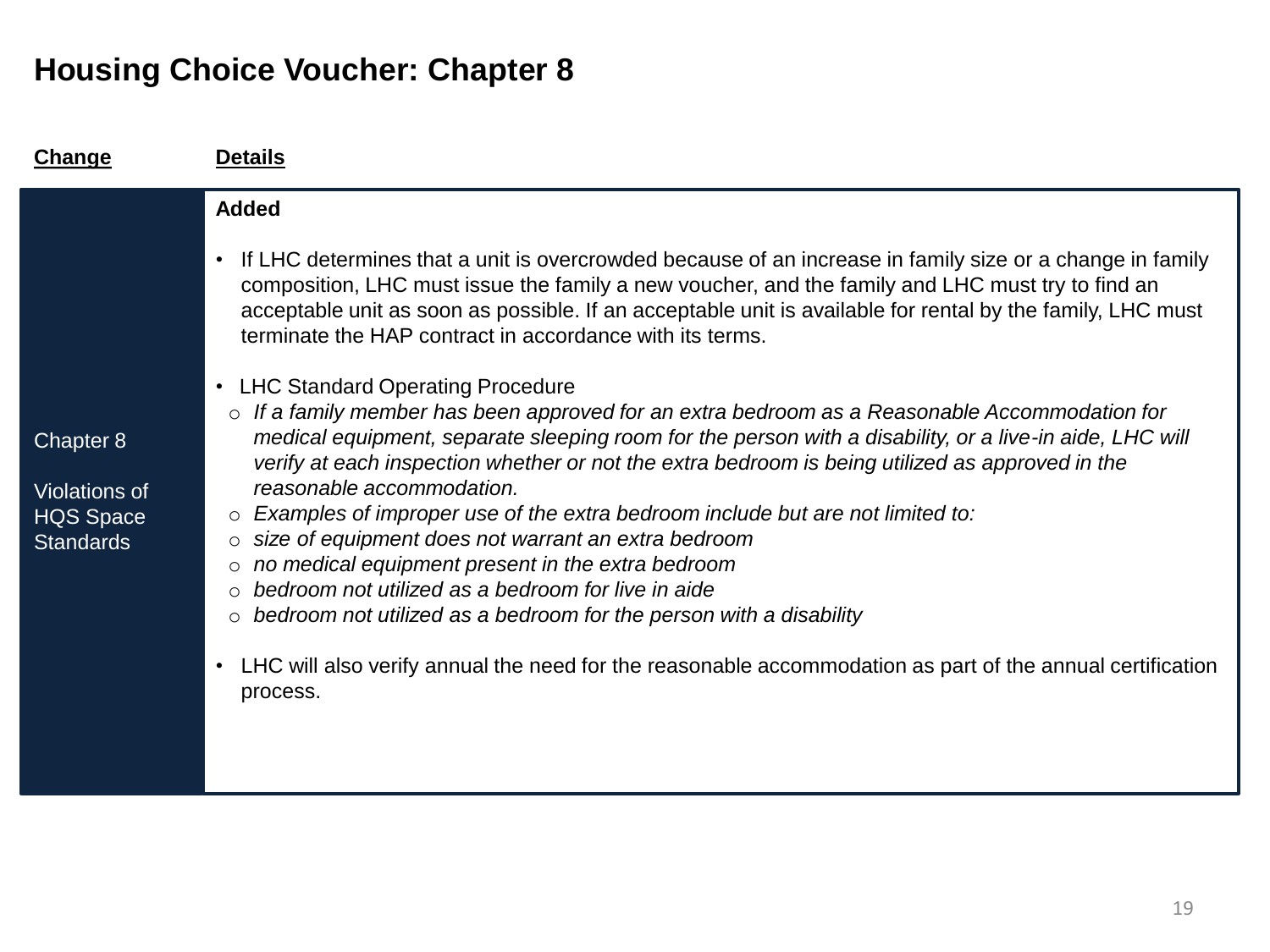| Change                                                                    | <b>Details</b>                                                                                                                                                                                                                                                                                                                                                                                                                                                                                                                                                                                                                                                                                                                                                                                                                                                                                                                                            |
|---------------------------------------------------------------------------|-----------------------------------------------------------------------------------------------------------------------------------------------------------------------------------------------------------------------------------------------------------------------------------------------------------------------------------------------------------------------------------------------------------------------------------------------------------------------------------------------------------------------------------------------------------------------------------------------------------------------------------------------------------------------------------------------------------------------------------------------------------------------------------------------------------------------------------------------------------------------------------------------------------------------------------------------------------|
| Chapter 8<br><b>Violations of</b><br><b>HQS Space</b><br><b>Standards</b> | <b>Added</b><br>Remote Video Inspections (RVIs) [Notice PIH 2020-31] As an alternative to some or all on-site<br>$\bullet$<br>inspections, the PHA may, but is not required to, perform HQS inspections from a remote location using<br>video streaming technology and a proxy at the inspection site. Since there may be some circumstances<br>in which the application of technology provides insufficient information or evidence to allow the PHA to<br>make appropriate determinations about whether a condition violates HQS, Notice PIH 2020-31 requires<br>that if a PHA chooses to implement RVIs, the PHA should have policies and procedures in place to<br>address such limitations.<br><b>LHC Standard Operating Procedure</b><br>$\bullet$<br>LHC may opt to conduct HQS inspections using RVI in accordance with PIH Notice 2020-31.<br>$\circ$<br><b>Updated</b><br>Inspection time changed from $8:00am - 5:00pm$ to $8:00am - 7:00pm$ . |
|                                                                           | <b>Updated</b>                                                                                                                                                                                                                                                                                                                                                                                                                                                                                                                                                                                                                                                                                                                                                                                                                                                                                                                                            |
| Chapter 8<br><b>Initial HQS</b><br><b>Inspections</b>                     | Changed will not to may for "The PHA may rely on alternative inspections and will conduct an HQS<br>$\bullet$<br>inspection for each unit prior to executing a HAP contract with the owner."                                                                                                                                                                                                                                                                                                                                                                                                                                                                                                                                                                                                                                                                                                                                                              |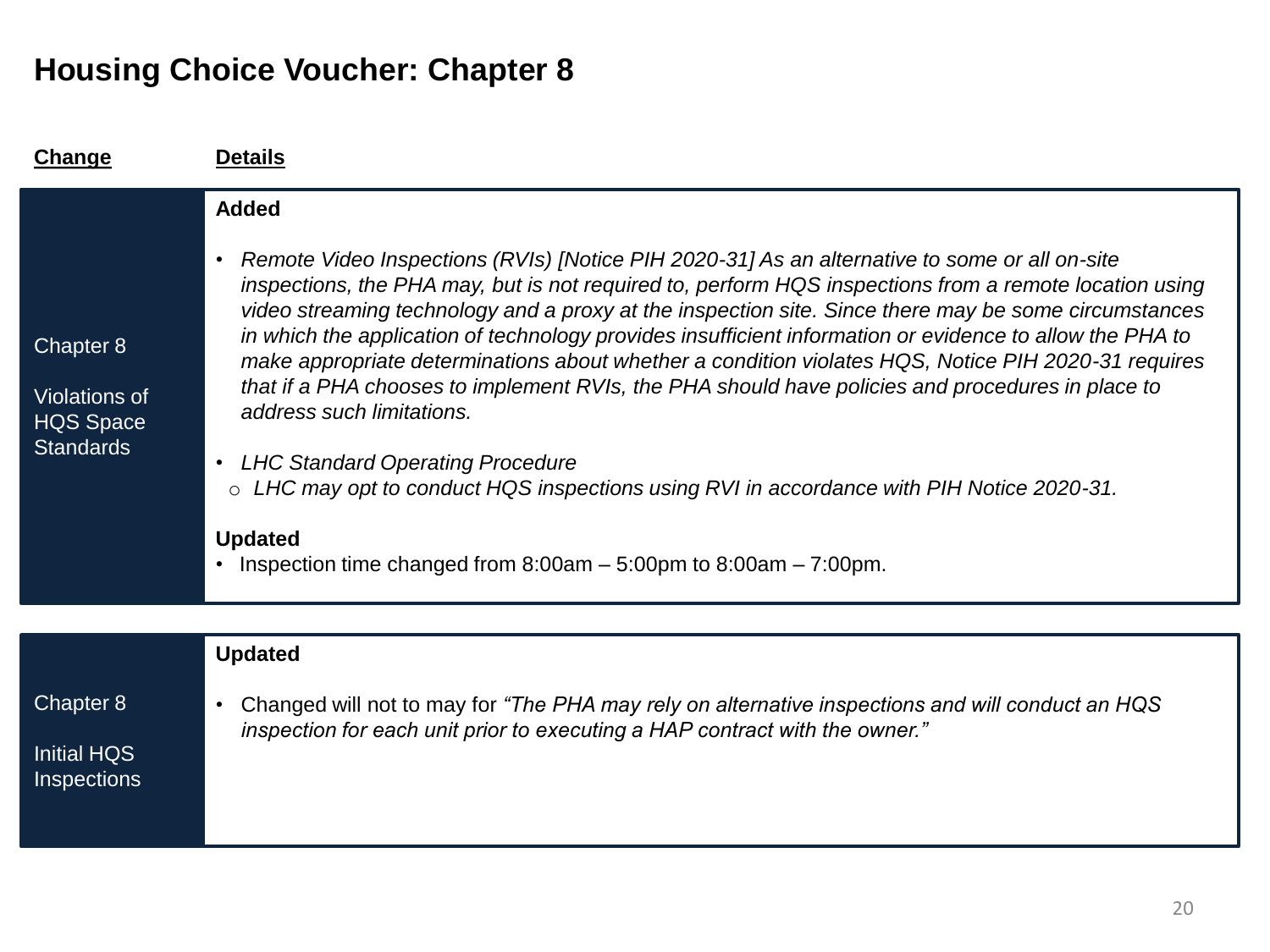| Change                                                           | <b>Details</b>                                                                                                                                                                                                                                                                                                                                                                                                                                                                                                                                                                                                                                                                                                                                                                                                                                                                   |
|------------------------------------------------------------------|----------------------------------------------------------------------------------------------------------------------------------------------------------------------------------------------------------------------------------------------------------------------------------------------------------------------------------------------------------------------------------------------------------------------------------------------------------------------------------------------------------------------------------------------------------------------------------------------------------------------------------------------------------------------------------------------------------------------------------------------------------------------------------------------------------------------------------------------------------------------------------|
| Chapter 8<br>Annual/Biennial<br><b>HQS</b><br><b>Inspections</b> | Remove<br>Each unit under HAP contract must be inspected within 24 months of the last full HQS inspection. The<br>$\bullet$<br>PHA will not rely on alternative inspection standards. Shelter Plus Care and PSH units will be inspected<br>within 12 months of the last full HQS inspection."<br><b>Added</b><br>"Each unit under HAP contract must be inspected biennially within 730 days of the last full HQS<br>inspection."<br>"LHC reserves the right to require annual inspections of any owner at any time.<br>$\bullet$<br>LHC may elect to conduct Remote Virtual Inspections (RVI) on program units for Biennial inspections to<br>ensure program compliance. In doing so, LHC will follow the guidance outlined in PIH Notice 2020-31.<br>LHC may elect to use rely on an alternative inspection conducted by another entity if it was within the last<br>24 months. |
|                                                                  |                                                                                                                                                                                                                                                                                                                                                                                                                                                                                                                                                                                                                                                                                                                                                                                                                                                                                  |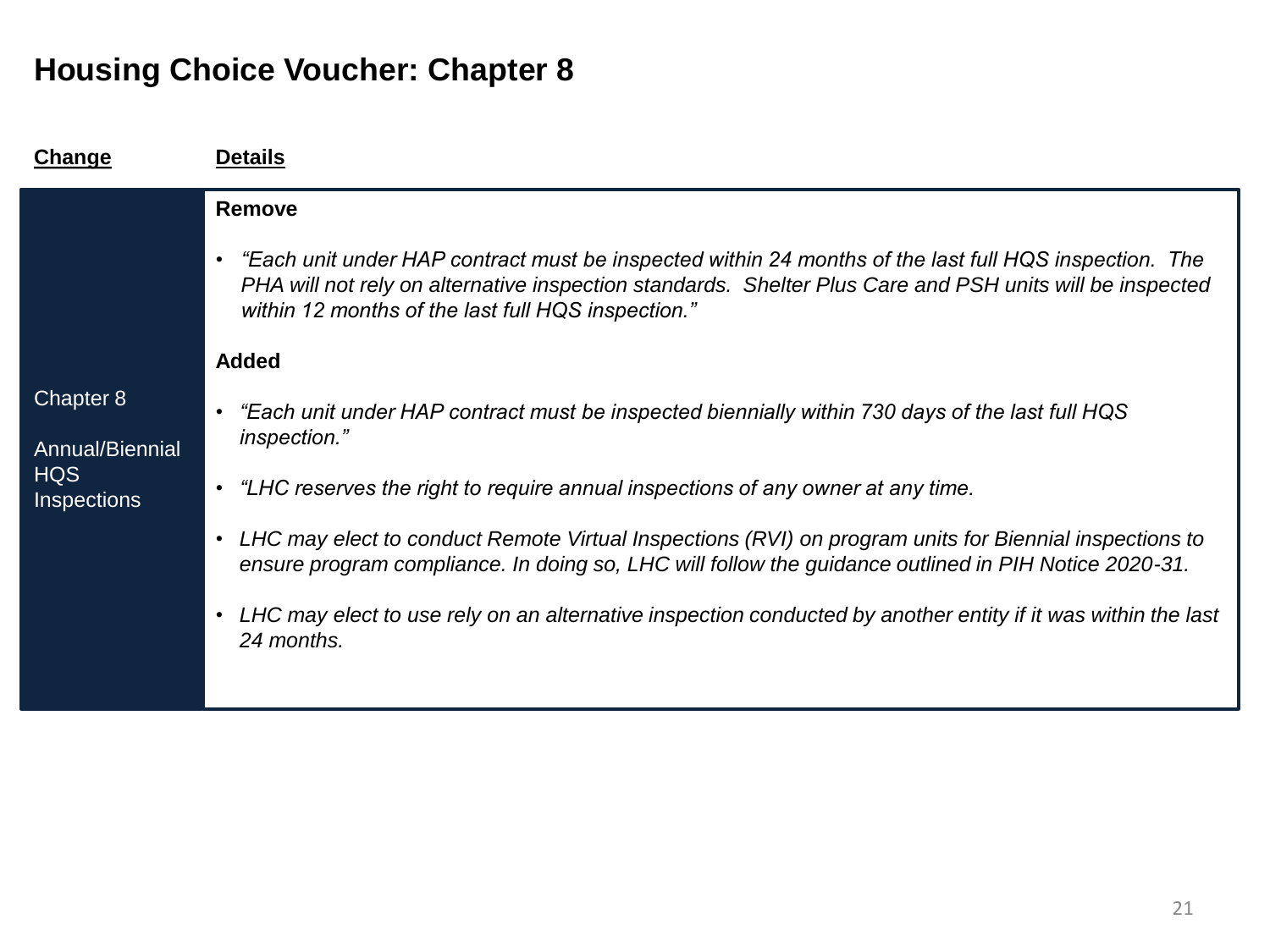| <b>Change</b>                                                    | <b>Details</b>                                                                                                                                                                                                                                                                                                                                                                                                                                                                                                                                                                                                                                                                                                                                                                                                                                                                                                                                                                                                                                                                                                                                                                                                                                                                                                                                                                                                                                                                                                                                                        |
|------------------------------------------------------------------|-----------------------------------------------------------------------------------------------------------------------------------------------------------------------------------------------------------------------------------------------------------------------------------------------------------------------------------------------------------------------------------------------------------------------------------------------------------------------------------------------------------------------------------------------------------------------------------------------------------------------------------------------------------------------------------------------------------------------------------------------------------------------------------------------------------------------------------------------------------------------------------------------------------------------------------------------------------------------------------------------------------------------------------------------------------------------------------------------------------------------------------------------------------------------------------------------------------------------------------------------------------------------------------------------------------------------------------------------------------------------------------------------------------------------------------------------------------------------------------------------------------------------------------------------------------------------|
| Chapter 10<br><b>Initial Billing</b><br><b>Deadline</b>          | <b>Updated</b><br>Updated billing the deadline by which the PHA must receive the initial billing notice from the receiving<br>$\bullet$<br>PHA from 60 to 90 days.                                                                                                                                                                                                                                                                                                                                                                                                                                                                                                                                                                                                                                                                                                                                                                                                                                                                                                                                                                                                                                                                                                                                                                                                                                                                                                                                                                                                    |
| Chapter 10<br>Administering a<br>Portable<br>Family's<br>Voucher | Removed<br>"If a portable family's search for a unit is successful and the receiving PHA intends to administer the<br>$\bullet$<br>family's voucher, the receiving PHA must submit its initial billing notice (Part II of form HUD-52665) (a) no<br>later than 10 business days following the date the receiving PHA executes a HAP contract on behalf of<br>the family and (b) in time that the notice will be received no later than 60 days following the expiration<br>date of the family's voucher issued by the initial PHA [Notice PIH 2008-43]. A copy of the family's form<br>HUD-50058, Family Report, completed by the receiving PHA must be attached to the initial billing notice.<br>The receiving PHA may send these documents by mail, fax, or e- mail."<br><b>Added</b><br>"If a portable family's search for a unit is successful and the receiving PHA intends to administer the<br>$\bullet$<br>family's voucher, the receiving PHA must submit its initial billing notice (Part II of form HUD-52665) in<br>time that the notice will be received no later than 90 days following the expiration date of the family's<br>voucher issued by the initial PHA [Notice PIH 2016-09]. This deadline may be extended for 30 additional<br>days if the delay is due to a suspension of the voucher's term (see Initial Billing Section). A copy of the<br>family's form HUD-50058, Family Report, completed by the receiving PHA must be attached to the initial<br>billing notice. The receiving PHA may send these documents by mail, fax, or email." |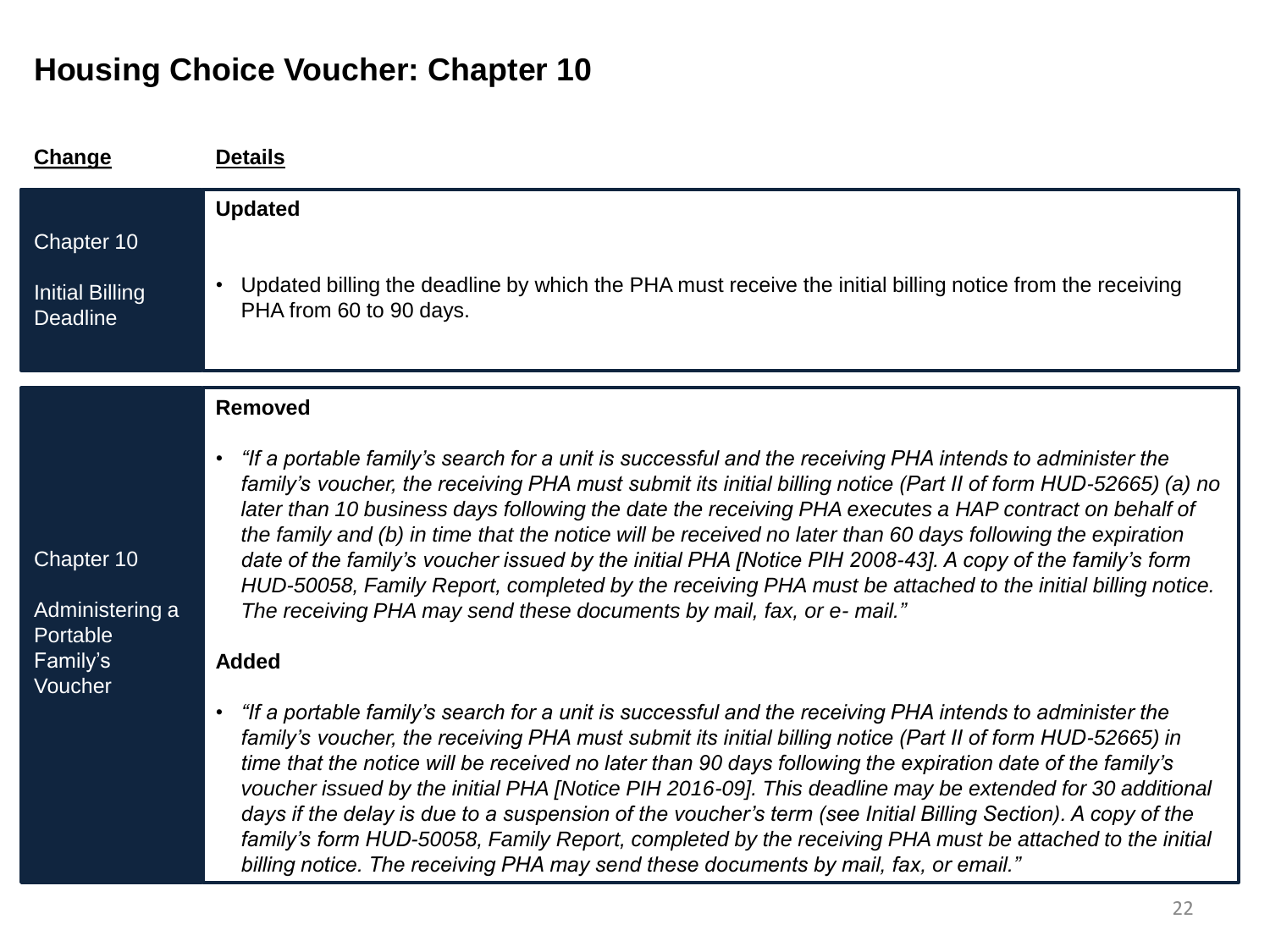| Change                                                           | <b>Details</b>                                                                                                                                                                                                                                                                                                                                                                                                                                |
|------------------------------------------------------------------|-----------------------------------------------------------------------------------------------------------------------------------------------------------------------------------------------------------------------------------------------------------------------------------------------------------------------------------------------------------------------------------------------------------------------------------------------|
|                                                                  | <b>Removed</b><br>"If the receiving PHA fails to send the initial billing within 10 business days following the date the HAP<br>$\bullet$<br>contract is executed, it is required to absorb the family into its own program unless (a) the initial PHA is<br>willing to accept the late submission or (b) HUD requires the initial PHA to honor the late submission<br>(e.g., because the receiving PHA is over-leased) [Notice PIH 2008-43]" |
| Chapter 10<br>Administering a<br>Portable<br>Family's<br>Voucher | <b>Added</b><br>"If the receiving PHA fails to send the initial billing by the deadline, it is required to absorb the family into<br>its own program unless (a) the initial PHA is willing to accept the late submission or (b) HUD requires the<br>initial PHA to honor the late submission (e.g., because the receiving PHA is over leased) [Notice PIH<br>2016-09]"                                                                        |
|                                                                  | <b>Updated</b><br>Multiple subsections to reflect more current HUD notices.                                                                                                                                                                                                                                                                                                                                                                   |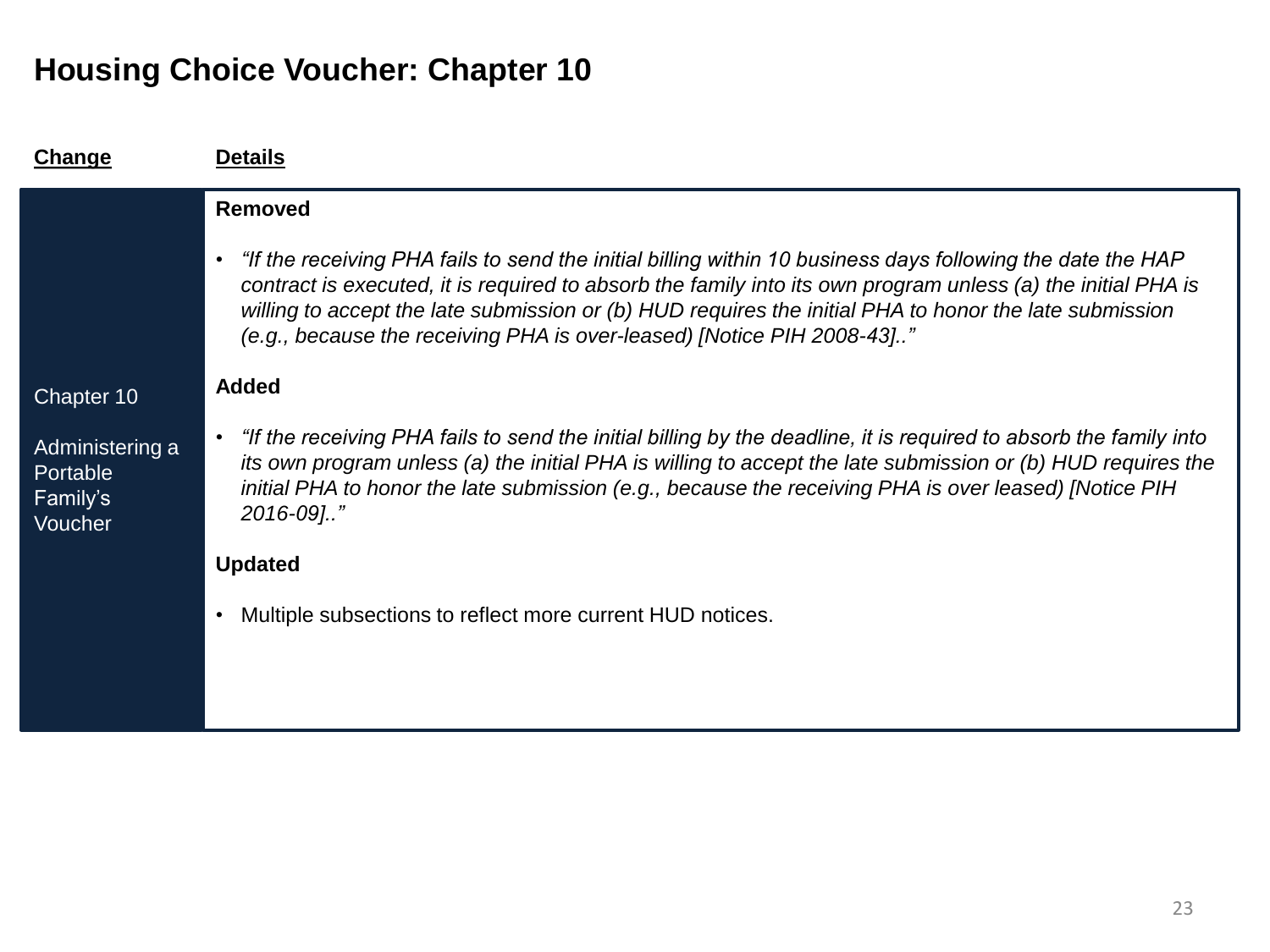| <b>Change</b>                              | <b>Details</b>                                                                                                                                                                                       |
|--------------------------------------------|------------------------------------------------------------------------------------------------------------------------------------------------------------------------------------------------------|
| Chapter 11<br>Required<br>Reporting        | <b>Updated</b><br>30 business days to 30 days.<br>$\bullet$                                                                                                                                          |
|                                            |                                                                                                                                                                                                      |
| Chapter 11<br>Optional<br><b>Reporting</b> | <b>Updated</b><br>Changed reporting timeframe of income or expense increases in excess of \$500 from 10 days to 30<br>$\bullet$<br>days.                                                             |
|                                            | <b>Added</b>                                                                                                                                                                                         |
| Chapter 11<br>Method of<br>Reporting       | Notification of changes in writing by completing the LHC HCV Certification Form.<br>$\bullet$<br>Changed timeframe to provide required information or documents from 5 days to 10 days.<br>$\bullet$ |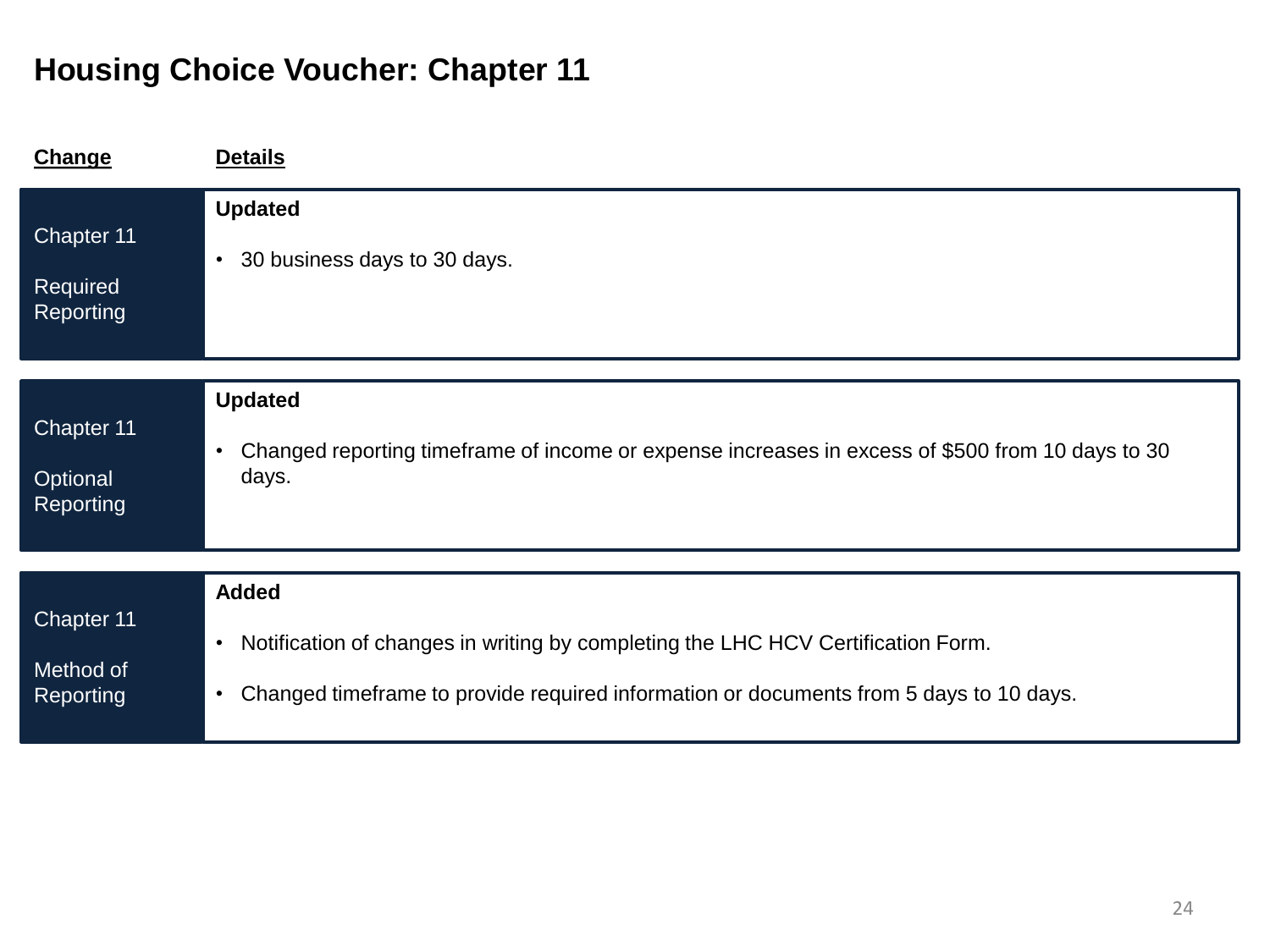| Change                                             | <b>Details</b>                                                                   |
|----------------------------------------------------|----------------------------------------------------------------------------------|
|                                                    | <b>Added</b>                                                                     |
| Chapter 13                                         | "Contacting owners via emails or texts to disseminate information."<br>$\bullet$ |
| <b>Retention</b>                                   |                                                                                  |
|                                                    |                                                                                  |
|                                                    |                                                                                  |
| Chapter 13                                         | <b>Updated</b>                                                                   |
| <b>Basic HCV</b><br>Program<br><b>Requirements</b> | Website for landlords to post available units.<br>$\bullet$                      |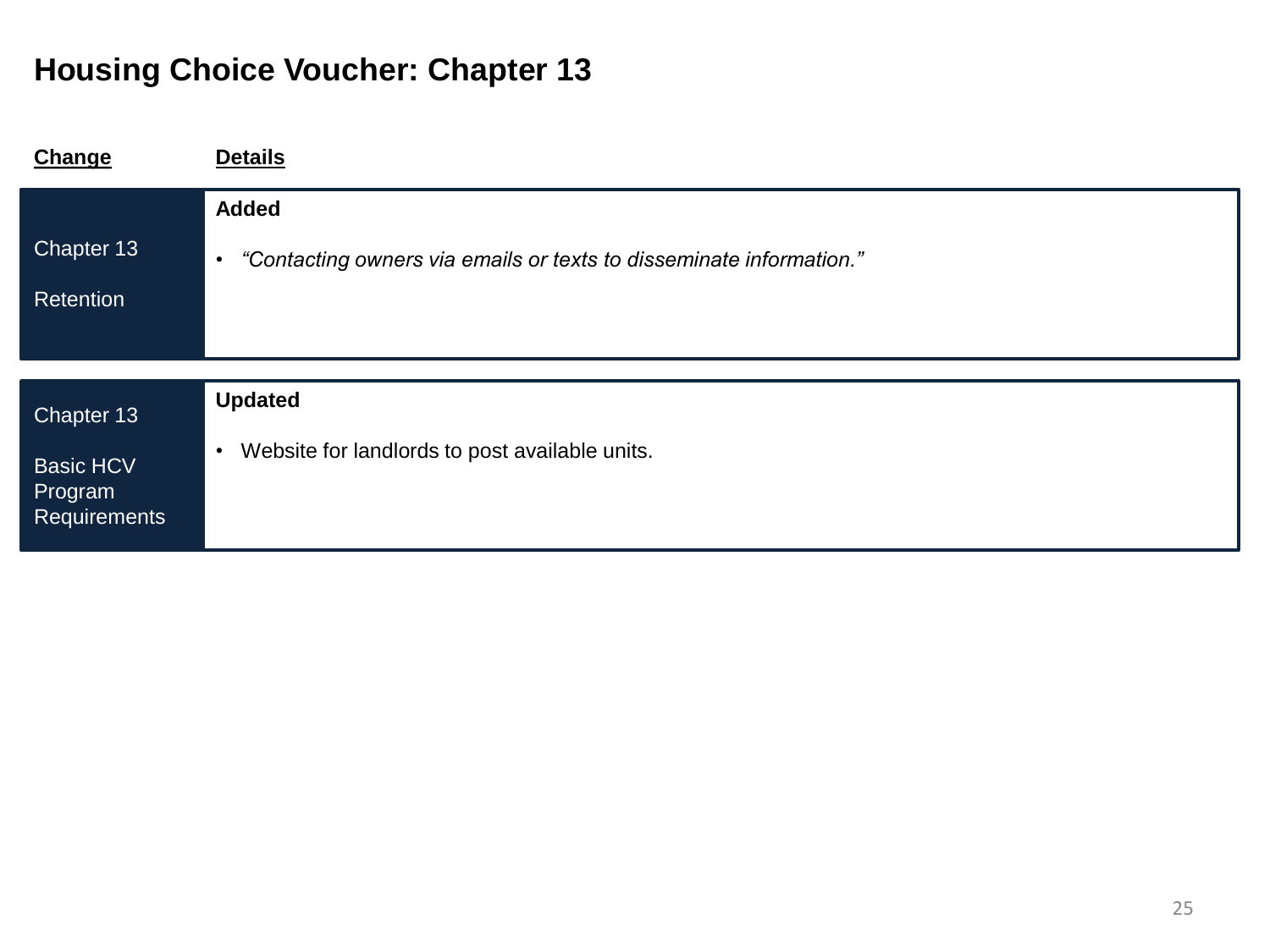| <b>Details</b><br>Change                                                               |                                                                                                                                                                                                                                                                                                                                                                                                                                                                                                                                                                                                                                                                                                                                                                                                                                                                                                                                                                                                                                                                                                                                                                                                                                                                                                                                                                                             |
|----------------------------------------------------------------------------------------|---------------------------------------------------------------------------------------------------------------------------------------------------------------------------------------------------------------------------------------------------------------------------------------------------------------------------------------------------------------------------------------------------------------------------------------------------------------------------------------------------------------------------------------------------------------------------------------------------------------------------------------------------------------------------------------------------------------------------------------------------------------------------------------------------------------------------------------------------------------------------------------------------------------------------------------------------------------------------------------------------------------------------------------------------------------------------------------------------------------------------------------------------------------------------------------------------------------------------------------------------------------------------------------------------------------------------------------------------------------------------------------------|
| <b>Added</b><br>$\bullet$<br>2008]<br>Chapter 15<br>$\bullet$<br>Overview<br>$\bullet$ | • "LHC will permit a family to rent a manufactured home when the rental of the unit covers both the<br>manufactured housing and the space."<br><b>LHC Standard Operating Procedure</b><br>This housing type is not permitted by LHC except for reasonable accommodation. When approved via a<br>reasonable accommodation, LHC will follow the guidance issued in HUD's Guidebook on Special<br>Housing Types.<br>Part VIII: HUD-Veterans Administration Supportive Housing (VASH) [Federal Register, May 6 and May 19,<br>The HUD-VASH program combines HUD HCV rental assistance for homeless veterans with case<br>management and clinical services provided by the Department of Veterans Affairs (VA) at its medical<br>centers and in the community. Ongoing VA case management, health, and other supportive services is<br>made available to homeless veterans at many VA Medical Center (VAMC) supportive services sites<br>across the nation. LHC partners the Battle Creek VA Medical Center in Battle Creek, Michigan. LHC<br>administers the Veterans Administration Supportive Housing (VASH) program by following the above<br>Federal Register Notices and subsequent HUD guidance.<br>Part IX: Family Self Sufficiency Program [24 CFR Part 984]<br>LHC Administers a Family Self-Sufficiency Program in compliance with 24 CFR Part 984 with funding<br>received from HUD. |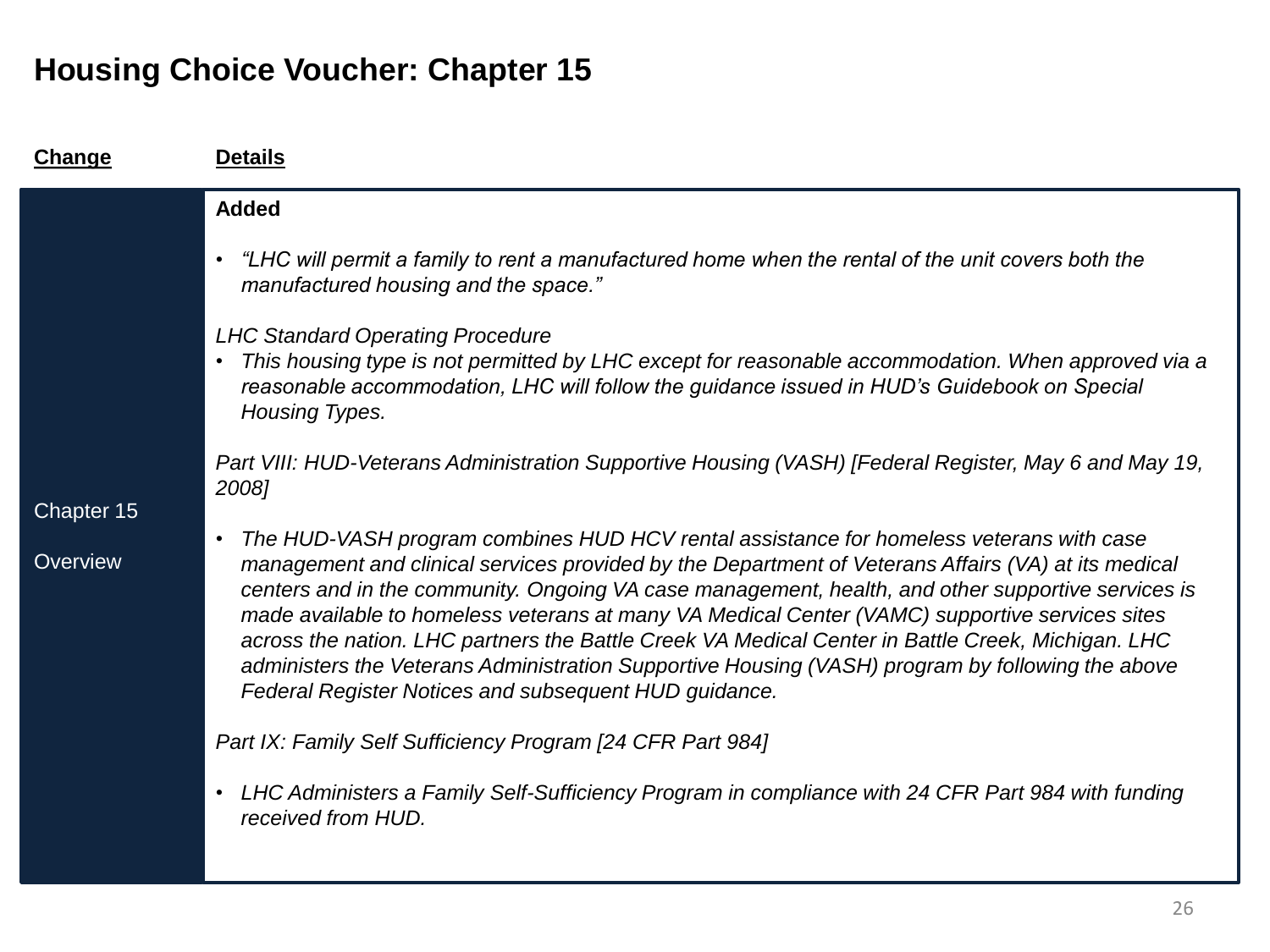| <b>Change</b>      | <b>Details</b>                                                              |
|--------------------|-----------------------------------------------------------------------------|
|                    | <b>Added</b>                                                                |
| Chapter 16         | New section about remote meetings for Informal Review Decision<br>$\bullet$ |
| <b>New Section</b> |                                                                             |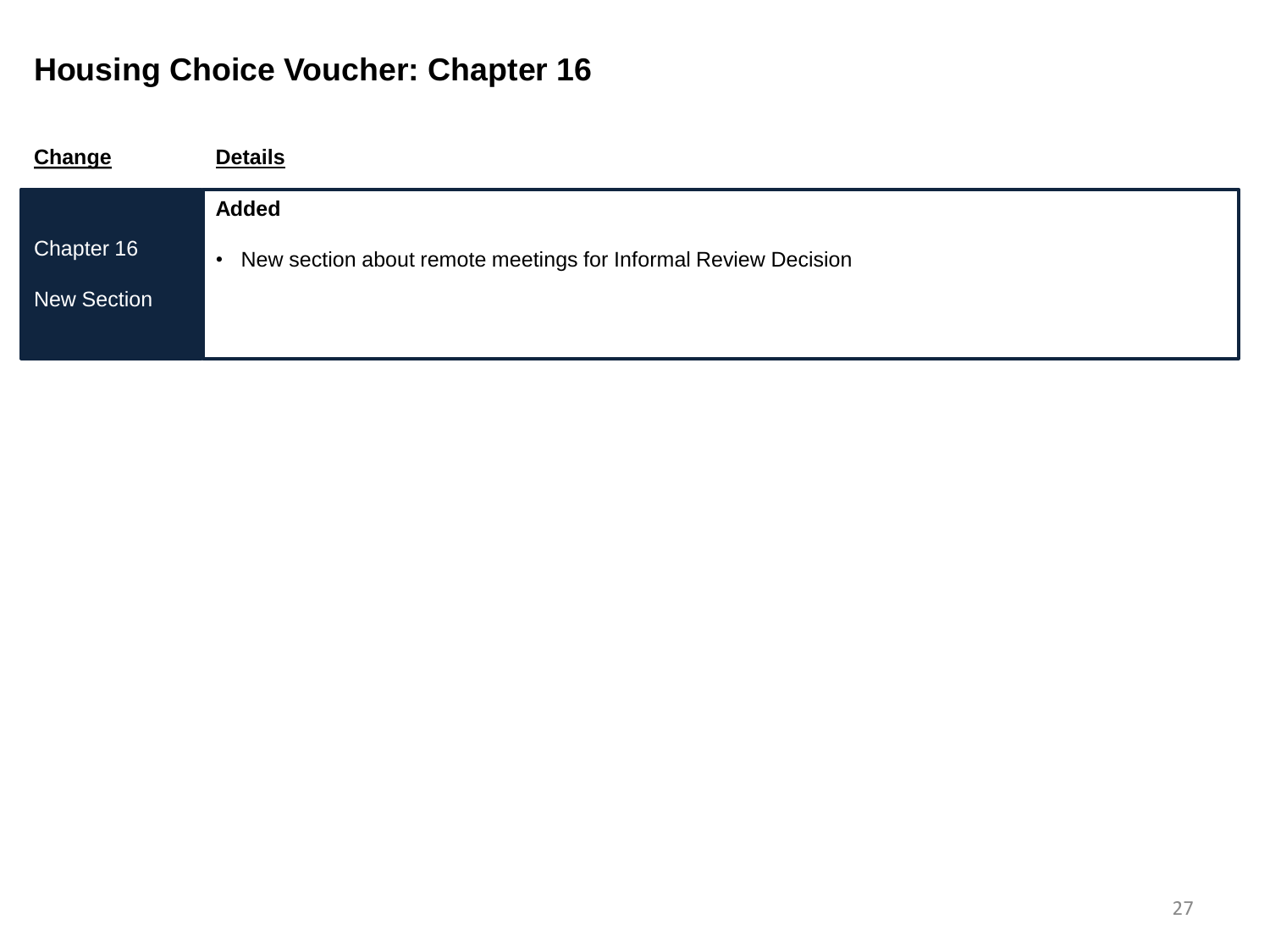| Change     | <b>Details</b>                                                                                                                                                                                                                                                            |
|------------|---------------------------------------------------------------------------------------------------------------------------------------------------------------------------------------------------------------------------------------------------------------------------|
|            | <b>Added</b>                                                                                                                                                                                                                                                              |
|            | "Developments that have received a 9% tax credit award, but not through the Permanent Supportive<br>Housing set-aside, will be limited to less than 25% of the total units as Project-Based Vouchers. These<br>proposals must submit a MOU for review and approval, and," |
| Chapter 17 | "Developments that have received a 4% tax credit award will not be limited to the 25% of the total units                                                                                                                                                                  |
| Overview   | as Project-Based Vouchers. For proposals of 25% or less, a MOU will be required. For proposals that<br>25% an Addendum III and MOU will be required."                                                                                                                     |
|            | "Units Not Subject to the PBV Program Limitation [FR Notice 1/18/17]"                                                                                                                                                                                                     |
|            | • "PBV units under the RAD program and HUD-VASH PBV set-aside vouchers do not count toward the 20<br>percent limitation when PBV assistance is attached to them." for PBV housing on different sites."                                                                    |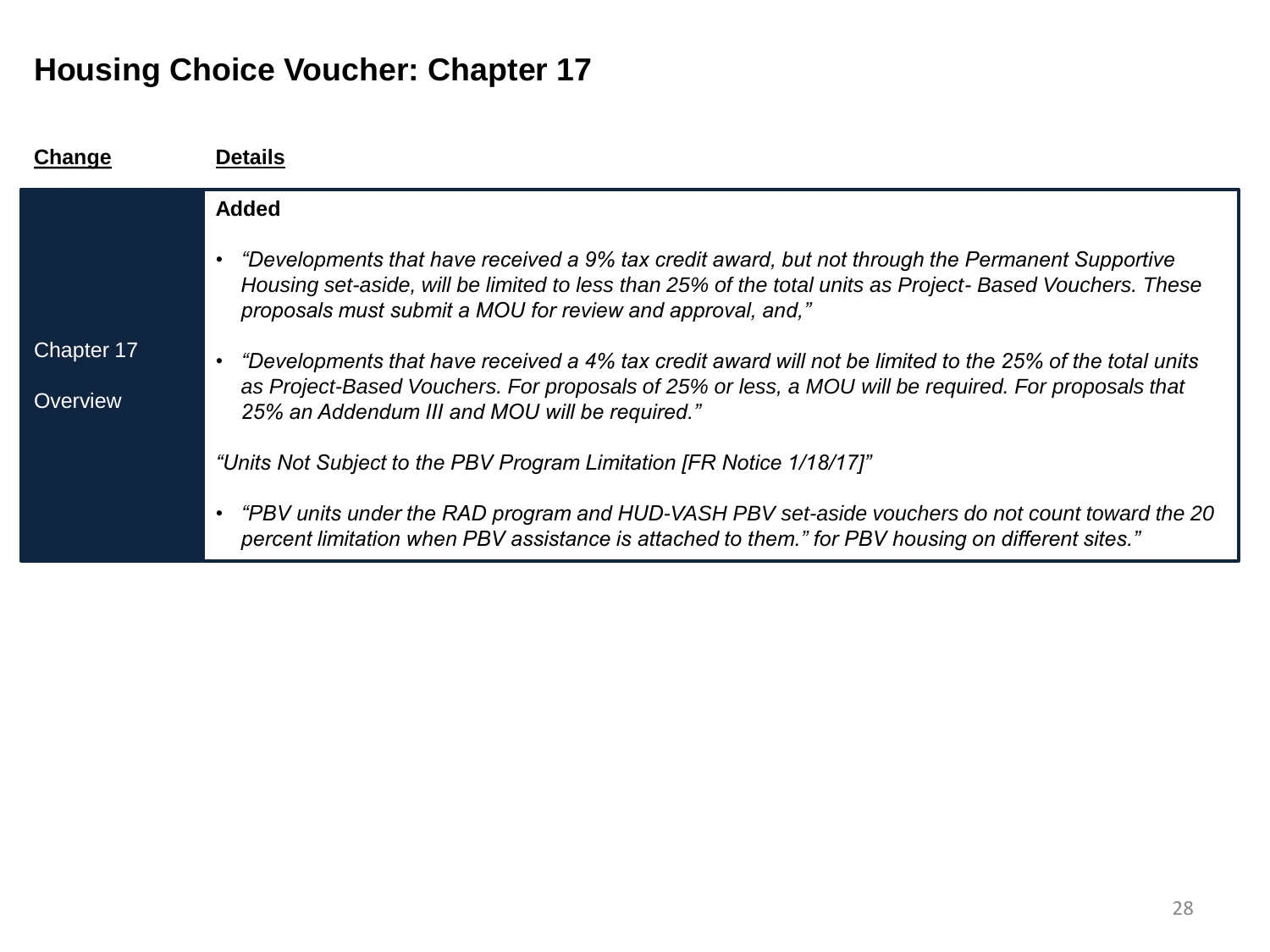| Change                                    | <b>Details</b>                                                                                                                                                                                                                                                                                                                                                                                                                                                                                     |
|-------------------------------------------|----------------------------------------------------------------------------------------------------------------------------------------------------------------------------------------------------------------------------------------------------------------------------------------------------------------------------------------------------------------------------------------------------------------------------------------------------------------------------------------------------|
|                                           | <b>Added</b>                                                                                                                                                                                                                                                                                                                                                                                                                                                                                       |
|                                           | • "LHC may elect to solicit proposals via a Request for Proposals (RFP) for new initiatives and/or special<br>funding sources. In these instances, LHC will not limit proposals to a single site or impose restrictions<br>that explicitly or practically preclude owner submission of proposals for PBV housing on different sites."                                                                                                                                                              |
|                                           | <b>Removed</b>                                                                                                                                                                                                                                                                                                                                                                                                                                                                                     |
| Chapter 17                                | • "The LHC will also notify in writing all owners that submitted proposals that were not selected and advise<br>such owners of the name of the selected owner."                                                                                                                                                                                                                                                                                                                                    |
|                                           | "In addition, the LHC will publish its notice for selection of PBV proposals for two consecutive days in the<br>$\bullet$<br>same newspapers and trade journals the LHC used to solicit the proposals. The announcement will                                                                                                                                                                                                                                                                       |
| <b>Owner Proposal</b><br><b>Selection</b> | include the name of the owner that was selected for the PBV program."                                                                                                                                                                                                                                                                                                                                                                                                                              |
| <b>Procedures</b>                         | "The LHC will make available to any interested party its rating and ranking sheets and documents that<br>$\bullet$<br>identify the LHC basis for selecting the proposal. These documents will be available for review by the<br>public and other interested parties for one month after publication of the notice of owner selection. The<br>LHC will not make available sensitive owner information that is privileged, such as financial statements<br>and similar information about the owner." |
|                                           | "The LHC will make these documents available for review at the LHC during normal business hours. The<br>$\bullet$<br>cost for reproduction of allowable documents will be \$1.50 per page."                                                                                                                                                                                                                                                                                                        |
|                                           |                                                                                                                                                                                                                                                                                                                                                                                                                                                                                                    |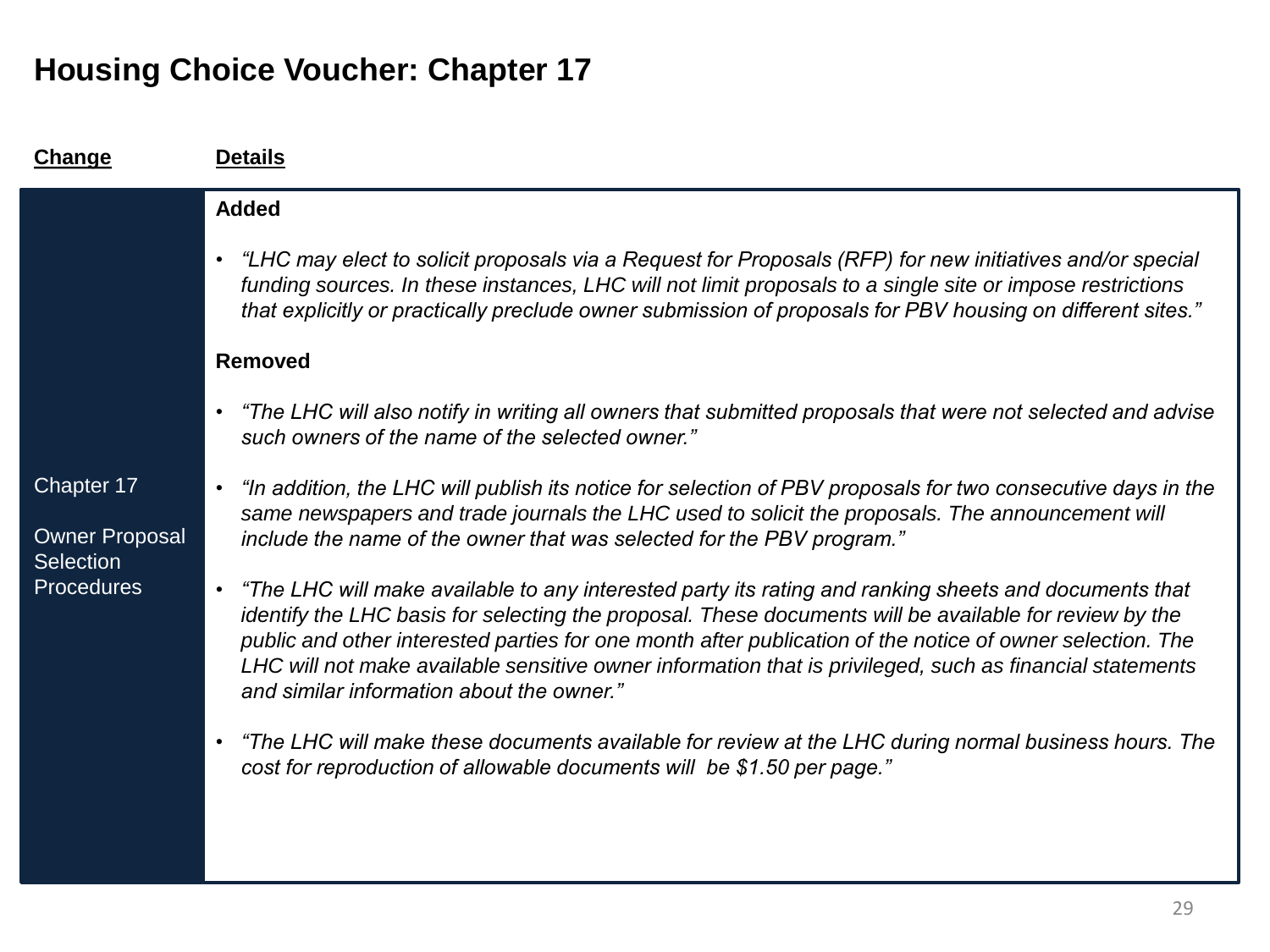| Change                                                   | <b>Details</b>                                                                   |
|----------------------------------------------------------|----------------------------------------------------------------------------------|
| Chapter 17<br>Subsidy<br>Layering<br><b>Requirements</b> | <b>Added</b><br>New section to cover Subsidy Layering Requirements<br>$\bullet$  |
|                                                          |                                                                                  |
|                                                          | <b>Added</b>                                                                     |
| Chapter 17                                               | <b>New Standard Operating Procedure</b><br>$\bullet$                             |
| Family Right to<br>Move                                  | New Emergency Transfers under VAWA and Standard Operating Procedure<br>$\bullet$ |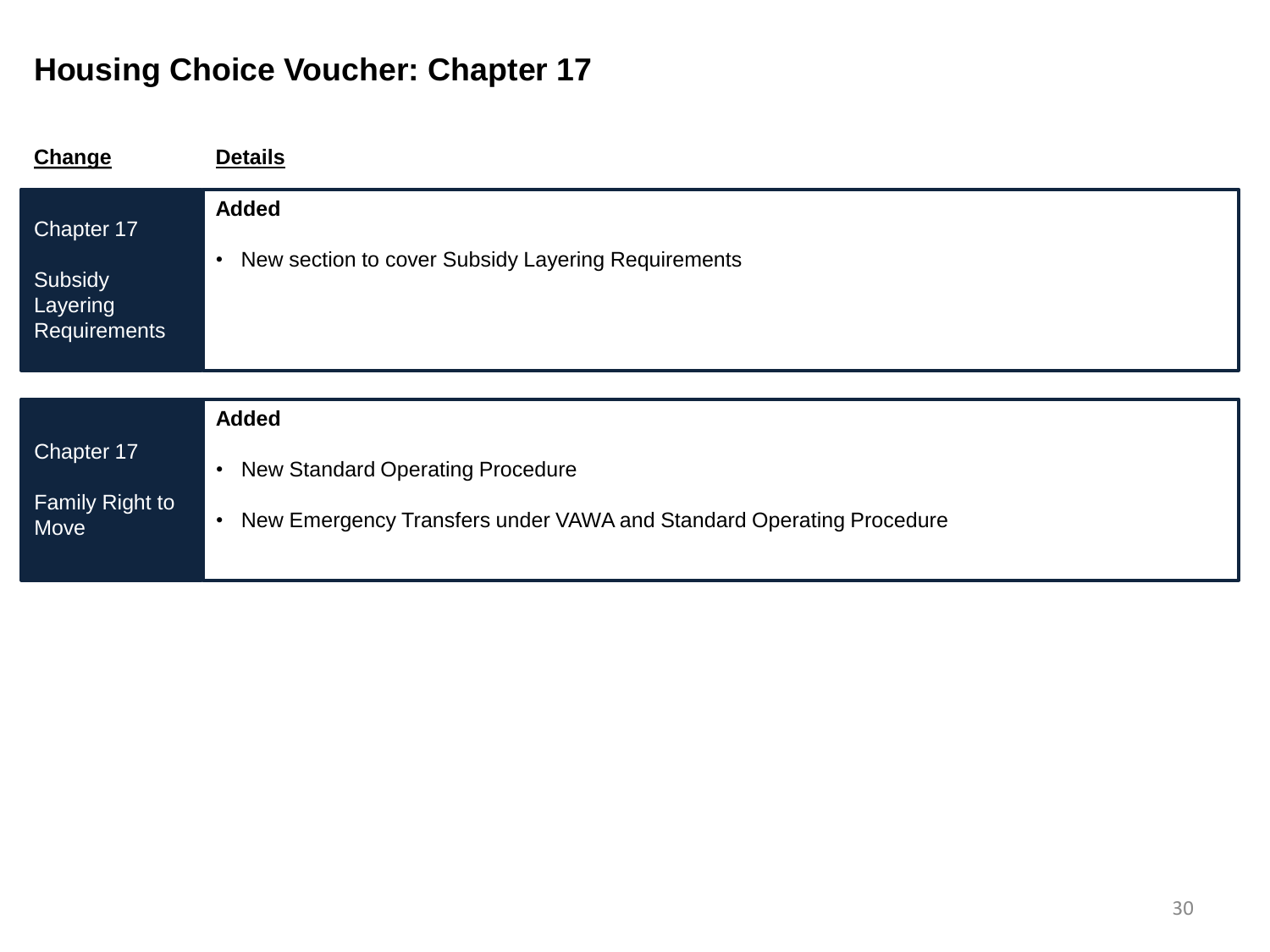#### Proposed changes to Annual and Five-Year Plans